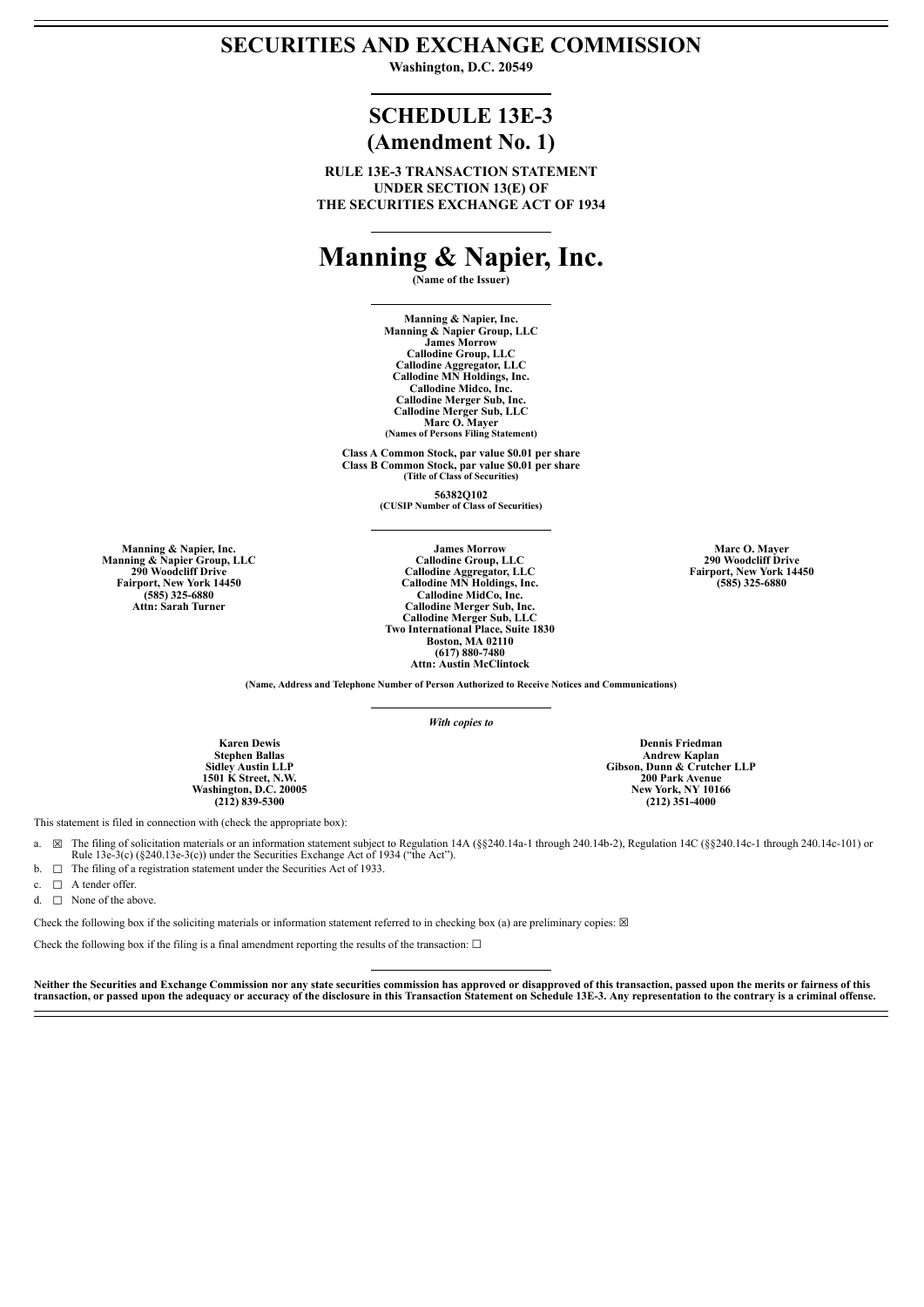#### **INTRODUCTION**

This Rule 13E-3 Transaction Statement on Schedule 13E-3, together with the exhibits hereto (this "Schedule 13E-3" or "Transaction Statement"), is being filed with the Securities and Exchange Commission (the "SEC") pursuant to Section 13(e) of the Securities Exchange Act of 1934, as amended (together with the rules and regulations promulgated thereunder, including Rule 13e-3, the "Exchange Act"), jointly by the following persons (each, a "Filing Person," and collectively, the "Filing Persons"): (i) Manning & Napier, Inc. (the "Company"), a Delaware corporation and the issuer of the Class A common stock, par value \$0.01 per share (the "Class A Common Stock"), and the Class B common stock, par value \$0.01 per share (the "Class B Common Stock", and together with the Class A Common Stock, the "Shares"), that is subject to the Rule 13e-3 transaction, (ii) Manning & Napier Group, LLC, a Delaware limited liability company ("Group LLC") and a subsidiary of the Company, (iii) James Morrow, who is the managing member of Callodine Group, LLC, a Delaware limited liability company ("Callodine Group"), (iv) Callodine Group, (v) Callodine Aggregator, LLC, a Delaware limited liability company ("Callodine Aggregator") controlled by Callodine Group, (vi) Callodine MN Holdings, Inc., a Delaware corporation ("TopCo") controlled by and a subsidiary of Callodine Aggregator, (vii) Callodine Midco, Inc., a Delaware corporation ("Parent") and a wholly-owned subsidiary of TopCo, (viii) Callodine Merger Sub, Inc., a Delaware corporation and a wholly-owned subsidiary of Parent ("Corp Merger Sub"), (ix) Callodine Merger Sub, LLC, a Delaware limited liability company and a wholly-owned subsidiary of Corp Merger Sub ("LLC Merger Sub" and together with Corp Merger Sub, the "Merger Subs"), and (x) Marc O. Mayer, chief executive officer and chairman of the board of directors of the Company. Mr. Morrow, Callodine Aggregator, TopCo, Parent and the Merger Subs are affiliates of Callodine Group, and are referred to collectively in this Transaction Statement as the "Callodine Persons". The Callodine Persons, together with Mr. Mayer, are Filing Persons of this Transaction Statement, together with the Company and Group LLC, because the Callodine Persons may be deemed to be affiliates of the Company under SEC rules governing Rule 13e-3 "going-private" transactions.

On March 31, 2022, the Company, Group LLC, Parent and Merger Subs entered into an Agreement and Plan of Merger (as amended, restated, supplemented or otherwise modified from time to time, the "Merger Agreement"), which provides for, among other things, Corp Merger Sub to be merged with and into the Company (the "Company Merger"), with the Company surviving the Company Merger as a wholly owned subsidiary of Parent, LLC Merger Sub to be merged with and into Group LLC (the "LLC Merger" and together with the Company Merger, the "Mergers"), with Group LLC surviving such LLC Merger as a wholly owned subsidiary of the Company. The Mergers and Merger Agreement have been approved by the managing member of Callodine Group, the board of directors of the Company (with Mr. Mayer recused) and the managing member and majority equityholder of Group LLC. Concurrently with the filing of this Schedule 13E-3, the Company is filing with the SEC a preliminary proxy statement (the "Proxy Statement") under Regulation 14A of the Exchange Act relating to a special meeting of the stockholders of the Company at which the stockholders of the Company will consider and vote upon a proposal to approve and adopt the Merger Agreement. The adoption of the Merger Agreement will require the affirmative vote of the holders of a majority of the outstanding Shares, voting together as a single class. A copy of the Proxy Statement is attached hereto as Exhibit (a)(2)(i). A copy of the Merger Agreement is attached as Annex A to the Proxy Statement and is incorporated herein by reference.

Under the terms of the Merger Agreement, if the Company Merger is completed, each Share, other than as provided below, will be converted into the right to receive \$12.85 in cash (the "Merger Consideration"), without interest and less applicable withholding taxes. The following Shares will not however be converted into the right to receive the Merger Consideration: (i) 175,902 shares of Class A Common Stock and options to purchase 500,000 shares of Class A Common Stock held by Mr. Mayer (the "Rollover Stockholder") who will, pursuant to the terms of a rollover agreement with TopCo dated as of March 31, 2022 exchange such Shares and options for equity interests of TopCo subject to the terms and conditions of the rollover agreement; (ii) shares held by Parent or Merger Subs (or any of their respective subsidiaries) or in the treasury of the Company at the closing of the Company Merger; and (iii) shares held by a stockholder who properly exercises and perfects appraisal of his, her or its shares under Section 262 of the General Corporation Law of the State of Delaware, a copy of which is attached as Annex F to the Proxy Statement and incorporated herein by reference. Other employees of the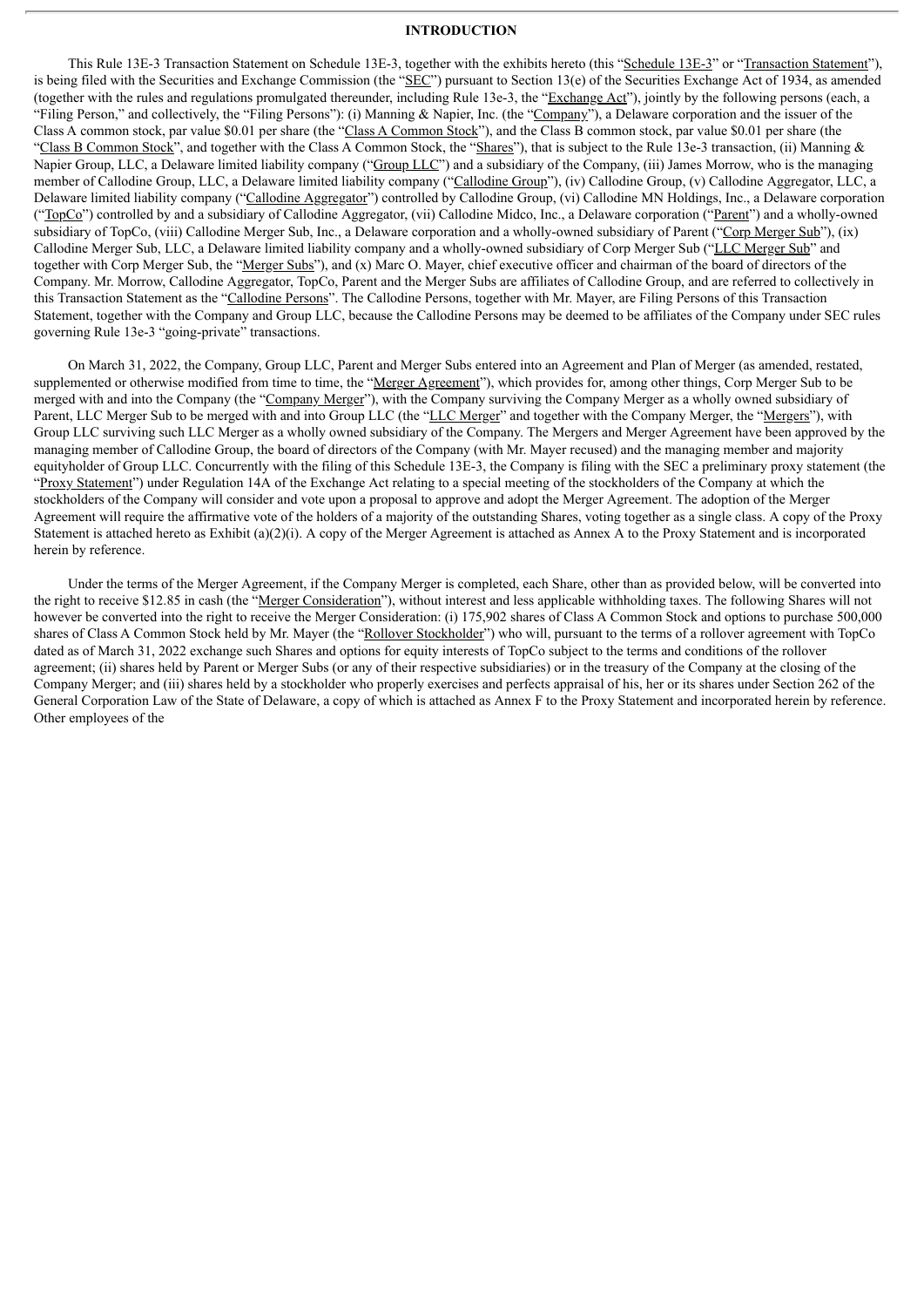Company may also enter into rollover agreements with TopCo (similar to Mr. Mayer's rollover agreement) with respect to their Shares after the filing of this Transaction Statement and prior to the closing of the Mergers.

The Mergers remain subject to the satisfaction or waiver of the conditions set forth in the Merger Agreement, including the approval and adoption of the Merger Agreement by the Company's stockholders.

The cross-references below are being supplied pursuant to General Instruction G to Schedule 13E-3 and show the location in the Proxy Statement of the information required to be included in response to the items of Schedule 13E-3. Pursuant to General Instruction F to Schedule 13E-3, the information contained in the Proxy Statement, including all appendices thereto, is incorporated in its entirety herein by reference, and the responses to each item in this Schedule 13E-3 are qualified in their entirety by the information contained in the Proxy Statement and the appendices thereto.

As of the date hereof, the Proxy Statement is in preliminary form and is subject to completion and/or amendment. This Schedule 13E-3 will be amended to reflect such completion or amendment of the Proxy Statement. Capitalized terms used but not defined in this Schedule 13E-3 shall have the respective meanings given to them in the Proxy Statement.

The information concerning a Filing Person contained in, or incorporated by reference into, this Schedule 13E-3 and the Proxy Statement was supplied by such Filing Person and by no other Filing Person. No Filing Person is responsible for the accuracy of any information supplied by any other Filing Person.

While each of the Filing Persons acknowledges that the Merger is a "going private" transaction for purposes of Rule 13e-3 under the Exchange Act, the filing of this Transaction Statement shall not be construed as an admission by any Filing Person, or by any affiliate of a Filing Person, that the Company is "controlled" by any such Filing Person or its affiliate.

#### **Item 1. Summary Term Sheet**

The information set forth in the Proxy Statement under the following captions is incorporated herein by reference:

#### *"SUMMARY TERM SHEET"*

*"QUESTIONS AND ANSWERS ABOUT THE PROPOSALS AND THE SPECIAL MEETING"*

#### **Item 2. Subject Company Information**

**(a) Name and Address**. The information set forth in the Proxy Statement under the following caption is incorporated herein by reference:

#### *"PARTIES TO THE MERGERS – The Company"*

**(b) Securities**. The information set forth in the Proxy Statement under the following caption is incorporated herein by reference:

*"SUMMARY TERM SHEET"*

*"QUESTIONS AND ANSWERS ABOUT THE PROPOSALS AND THE SPECIAL MEETING"*

*"INFORMATION ABOUT THE SPECIAL MEETING – Record Date and Quorum"*

*"OTHER IMPORTANT INFORMATION REGARDING THE COMPANY – Market Price of Shares and Dividends"*

*"OTHER IMPORTANT INFORMATION REGARDING THE COMPANY – Security Ownership of Certain Beneficial Owners and Management"*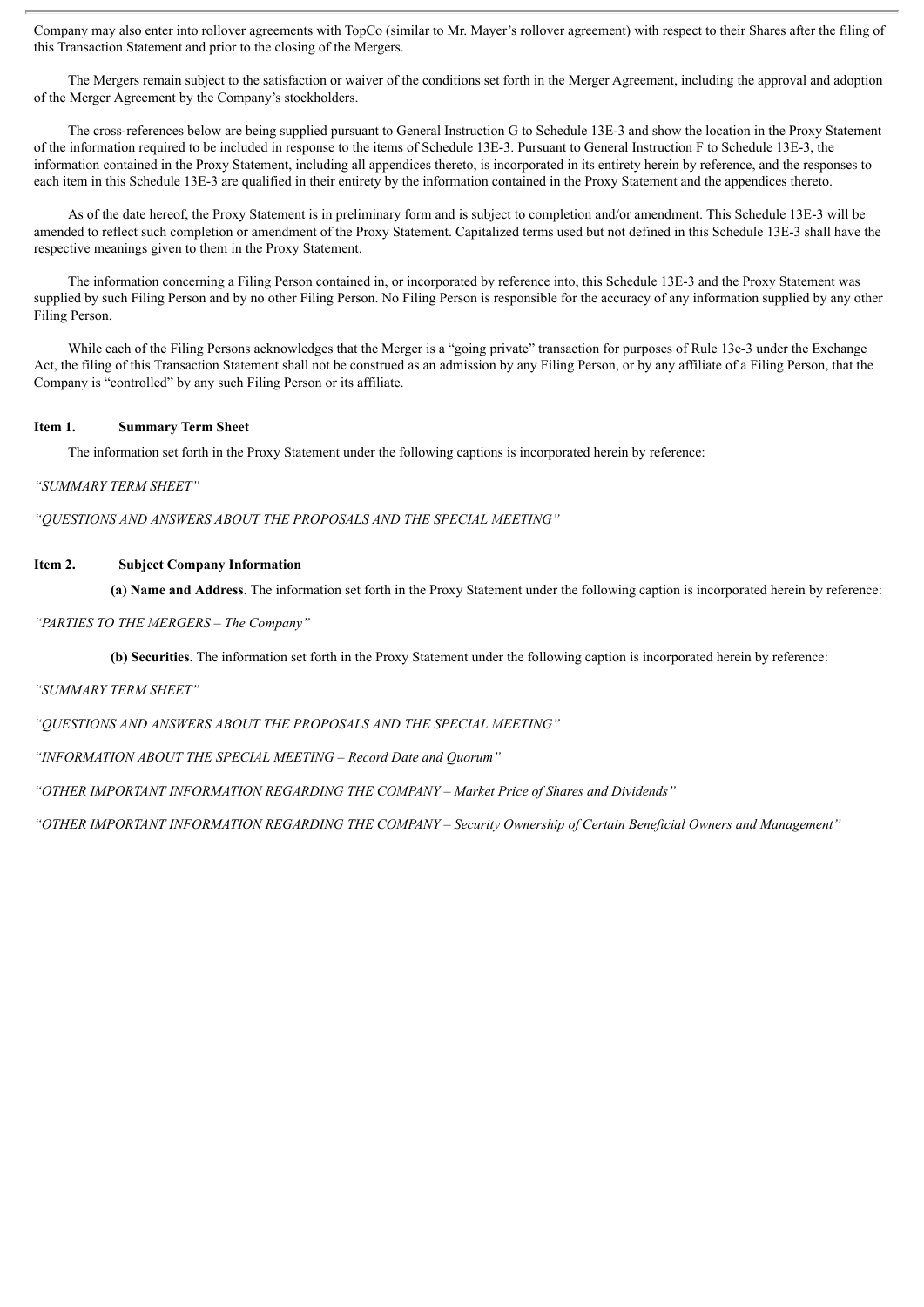**(c) Trading Market and Price**. The information set forth in the Proxy Statement under the following caption is incorporated herein by reference:

*"OTHER IMPORTANT INFORMATION REGARDING THE COMPANY – Market Price of Shares and Dividends"*

**(d) Dividends**. The information set forth in the Proxy Statement under the following caption is incorporated herein by reference:

*"OTHER IMPORTANT INFORMATION REGARDING THE COMPANY – Market Price of Shares and Dividends"*

**(e) Prior Public Offerings**. The information set forth in the Proxy Statement under the following caption is incorporated herein by reference:

*"OTHER IMPORTANT INFORMATION REGARDING THE COMPANY – Prior Public Of erings"*

**(f) Prior Stock Purchases**. The information set forth in the Proxy Statement under the following caption is incorporated herein by reference:

*"OTHER IMPORTANT INFORMATION REGARDING THE COMPANY – Certain Transactions in the Company Common Stock"*

#### **Item 3. Identity and Background of Filing Person**

(a) – (c) Name and Address; Business and Background of Entities; Business and Background of Natural Persons. Manning  $\&$ Napier, Inc. is the subject company. The information set forth in the Proxy Statement under the following captions is incorporated herein by reference:

*"SUMMARY TERM SHEET"*

*"PARTIES TO THE MERGERS"*

*"OTHER INTERESTED PARTIES IN THE MERGERS"*

*"OTHER IMPORTANT INFORMATION REGARDING THE COMPANY"*

#### **Item 4. Terms of the Transaction**

**(a)(1) Tender Offers**. Not Applicable.

**(a)(2) Mergers or Similar Transactions**. The information set forth in the Proxy Statement under the following captions is incorporated herein by reference:

*"SUMMARY TERM SHEET"*

*"QUESTIONS AND ANSWERS ABOUT THE PROPOSALS AND THE SPECIAL MEETING"*

*"SPECIAL FACTORS – Background of the Mergers"*

"SPECIAL FACTORS - Purpose and Reasons of the Company for the Merger; Recommendation of the Company; Fairness of the Company Merger"

*"SPECIAL FACTORS – Position of the Callodine Filing Persons as to the Fairness of the Company Merger"*

*"SPECIAL FACTORS – Purposes and Reasons of the Callodine Filing Persons for the Company Merger"*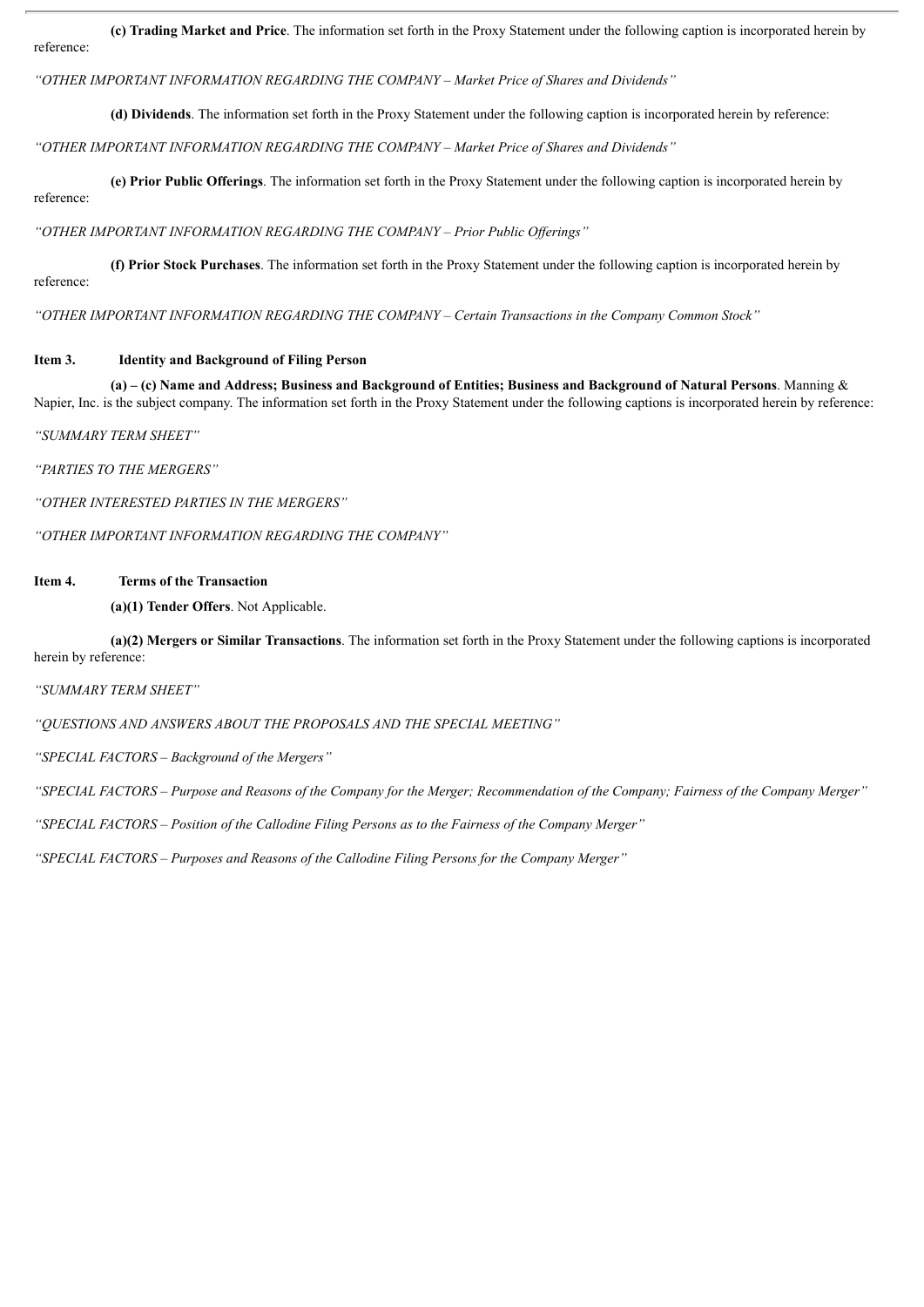*"SPECIAL FACTORS – Position of the Rollover Holder as to the Fairness of the Company Merger"*

*"SPECIAL FACTORS – Purpose and Reasons of the Rollover Holder for the Company Merger"*

*"SPECIAL FACTORS – Plans for the Company After the Mergers"*

*"SPECIAL FACTORS – Certain Ef ects of the Mergers"*

*"SPECIAL FACTORS – Interests of Executive Of icers and Directors of the Company in the Mergers"*

*"SPECIAL FACTORS – Material U.S. Federal Income Tax Consequences of the Company Merger"*

*"SPECIAL FACTORS – Financing of the Mergers"*

*"SPECIAL FACTORS – Accounting Treatment"*

*"INFORMATION ABOUT THE SPECIAL MEETING – Vote Required and Board Recommendation"*

*"THE MERGER AGREEMENT"*

*Annex A – Merger Agreement*

**(c) Different Terms**. The information set forth in the Proxy Statement under the following captions is incorporated herein by reference:

*"SUMMARY TERM SHEET"*

*"SPECIAL FACTORS – Plans for the Company After the Mergers"*

*"SPECIAL FACTORS – Certain Ef ects of the Mergers"*

*"SPECIAL FACTORS – Interests of Executive Of icers and Directors of the Company in the Mergers"*

*"SPECIAL FACTORS – Support Agreement"*

*"SPECIAL FACTORS – Rollover Agreement"*

*"THE MERGER AGREEMENT – Treatment of Equity Compensation Awards"*

*"THE MERGER AGREEMENT – Employment and Employee Benefits Matters; Other Plans"*

*"MERGER-RELATED EXECUTIVE COMPENSATION ARRANGEMENTS (THE NON-BINDING NAMED EXECUTIVE OFFICER MERGER-RELATED COMPENSATION PROPOSAL – PROPOSAL 2)"*

*Annex A – Merger Agreement*

*Annex B – Support Agreements*

*Annex C – Rollover Agreement*

**(d) Appraisal Rights**. The information set forth in the Proxy Statement under the following captions is incorporated herein by reference:

*"SPECIAL FACTORS – Appraisal Rights"*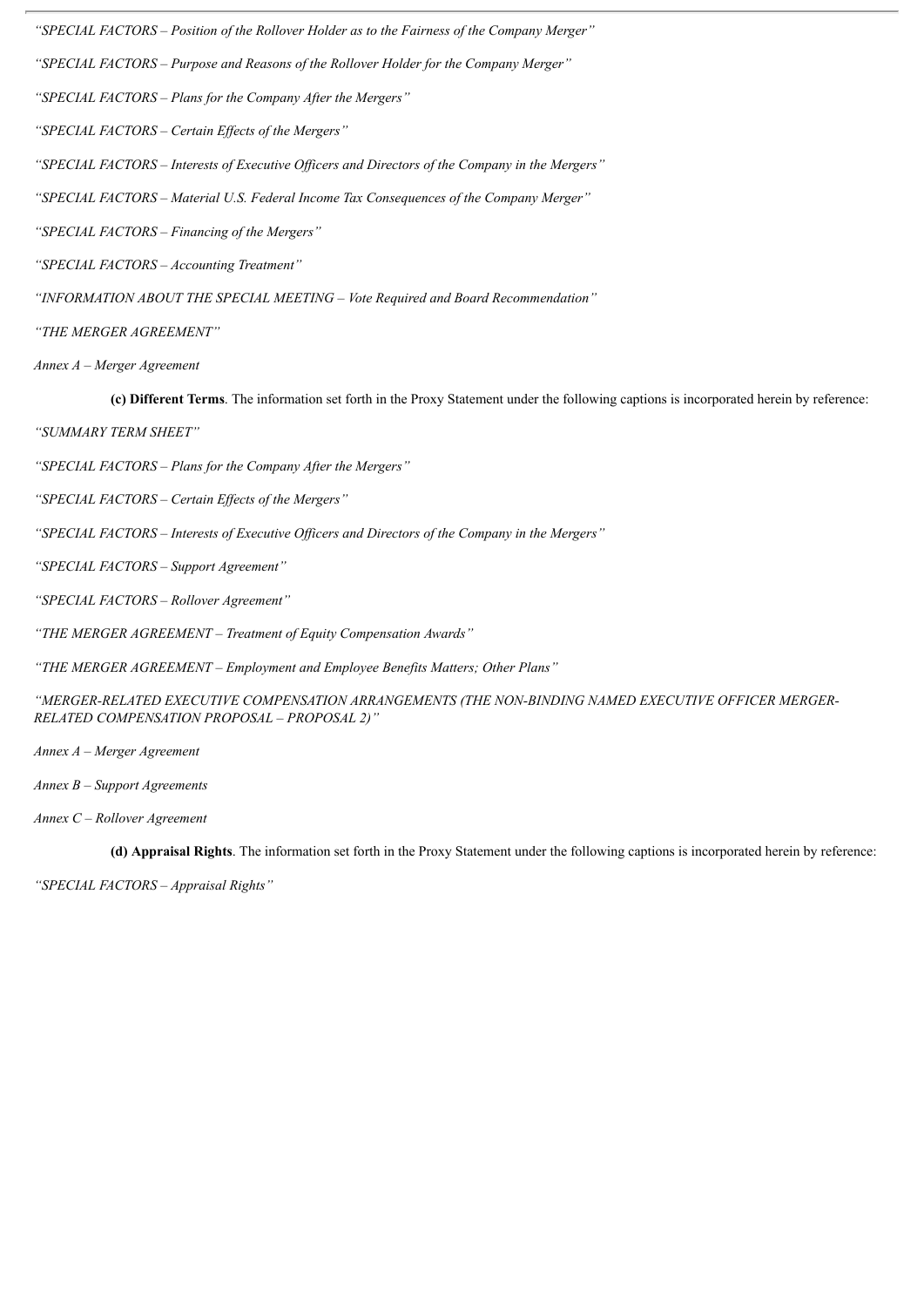*"THE MERGER AGREEMENT – Considerations to Be Received in the Merger – Dissenting Shares"*

*Annex A – Merger Agreement*

*Annex F – Section 262 of the General Corporation Law of the State of Delaware*

**(e) Provisions for Unaffiliated Security Holders**. The information set forth in the Proxy Statement under the following captions is incorporated herein by reference:

"SPECIAL FACTORS - Purpose and Reasons of the Company for the Merger; Recommendation of the Company; Fairness of the Company Merger"

*"SPECIAL FACTORS – Provisions for Unaf iliated Stockholders"*

**(f) Eligibility for Listing or Trading**. Not Applicable.

#### **Item 5. Past Contracts, Transactions, Negotiations and Agreements**

**(a) Transactions**. The information set forth in the Proxy Statement under the following captions is incorporated herein by reference:

*"SUMMARY TERM SHEET"*

*"SPECIAL FACTORS – Background of the Mergers"*

*"SPECIAL FACTORS – Interests of Executive Of icers and Directors of the Company in the Mergers"*

*"THE MERGER AGREEMENT"*

*"OTHER IMPORTANT INFORMATION REGARDING THE COMPANY – Certain Transactions in the Company Common Stock"*

*"WHERE YOU CAN FIND MORE INFORMATION"*

*Annex A – Merger Agreement*

**(b) Significant Corporate Events**. The information set forth in the Proxy Statement under the following captions is incorporated herein by reference:

*"SUMMARY TERM SHEET"*

*"QUESTIONS AND ANSWERS ABOUT THE PROPOSALS AND THE SPECIAL MEETING"*

*"SPECIAL FACTORS – Background of the Mergers"*

*"SPECIAL FACTORS – Plans for the Company After the Mergers"*

*"SPECIAL FACTORS – Certain Ef ects of the Mergers"*

*"SPECIAL FACTORS – Interests of Executive Of icers and Directors of the Company in the Mergers"*

*"SPECIAL FACTORS – Financing of the Mergers"*

*"SPECIAL FACTORS – Limited Guarantee"*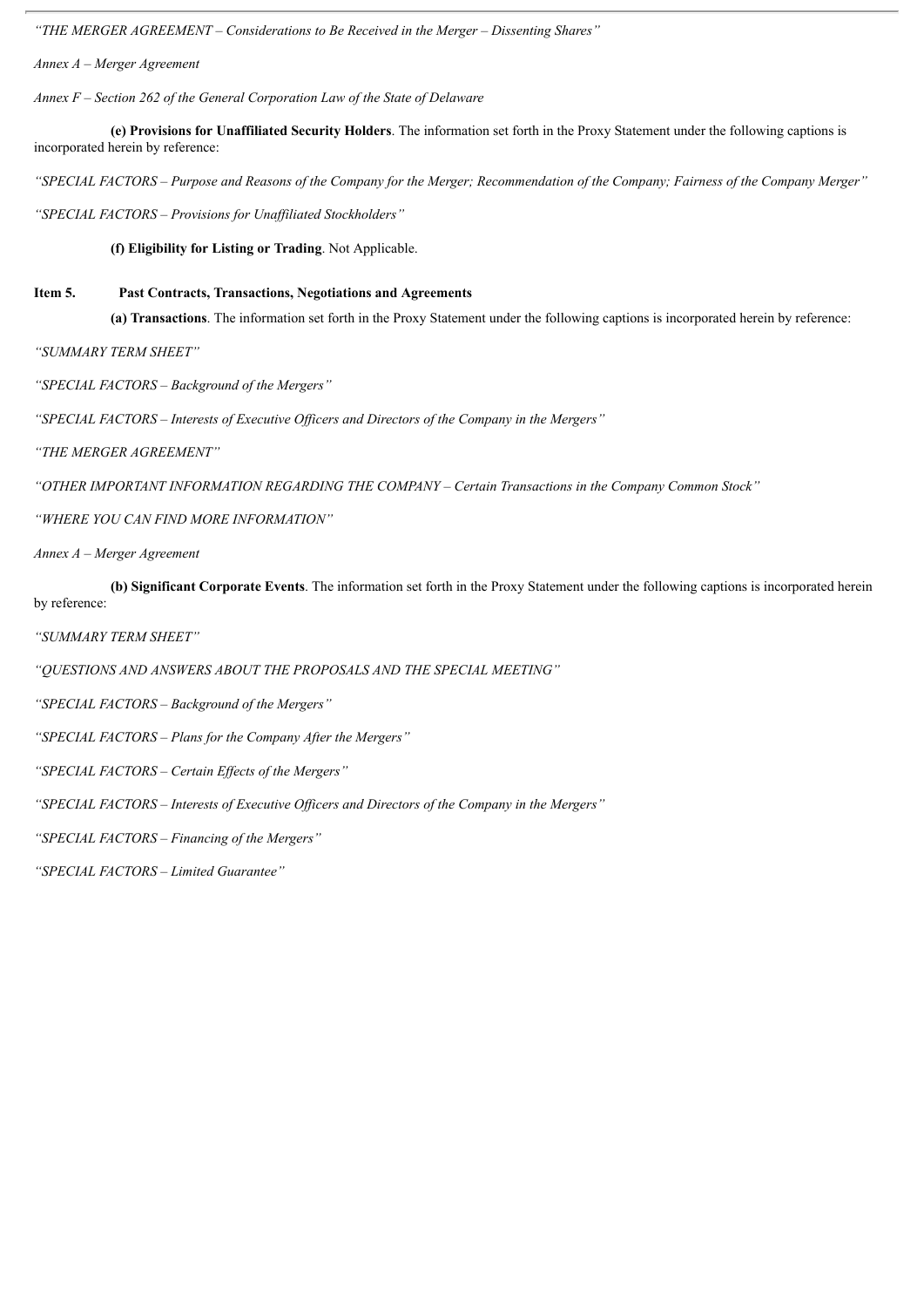*"SPECIAL FACTORS – Support Agreements"*

*"SPECIAL FACTORS – Rollover Agreement"*

*"THE MERGER AGREEMENT"*

*"MERGER-RELATED EXECUTIVE COMPENSATION ARRANGEMENTS (THE NON-BINDING NAMED EXECUTIVE OFFICER MERGER-RELATED COMPENSATION PROPOSAL – PROPOSAL 2)"*

*Annex A – Merger Agreement*

*Annex B – Support Agreements*

*Annex C – Rollover Agreement*

**(c) Negotiations or Contacts**. The information set forth in the Proxy Statement under the following captions is incorporated herein by reference:

*"SPECIAL FACTORS – Background of the Mergers"*

*"SPECIAL FACTORS – Interests of Executive Of icers and Directors of the Company in the Mergers"*

*"MERGER-RELATED EXECUTIVE COMPENSATION ARRANGEMENTS (THE NON-BINDING NAMED EXECUTIVE OFFICER MERGER-RELATED COMPENSATION PROPOSAL – PROPOSAL 2)"*

**(e) Agreements Involving the Subject Company's Securities**. The information set forth in the Proxy Statement under the following captions is incorporated herein by reference:

*"SUMMARY TERM SHEET"*

*"QUESTIONS AND ANSWERS ABOUT THE PROPOSALS AND THE SPECIAL MEETING"*

*"SPECIAL FACTORS – Background of the Mergers"*

*"SPECIAL FACTORS – Plans for the Company After the Mergers"*

*"SPECIAL FACTORS – Certain Ef ects of the Mergers"*

*"SPECIAL FACTORS – Interests of Executive Of icers and Directors of the Company in the Mergers"*

"SPECIAL FACTORS - Intent of the Directors and Executive Officers to Vote in Favor of the Company Merger"

*"SPECIAL FACTORS – Financing of the Mergers"*

*"SPECIAL FACTORS – Limited Guarantee"*

*"SPECIAL FACTORS – Support Agreements"*

*"SPECIAL FACTORS – Rollover Agreement"*

*"THE MERGER AGREEMENT"*

*"MERGER-RELATED EXECUTIVE COMPENSATION ARRANGEMENTS (THE NON-BINDING NAMED EXECUTIVE OFFICER MERGER-RELATED COMPENSATION PROPOSAL – PROPOSAL 2)"*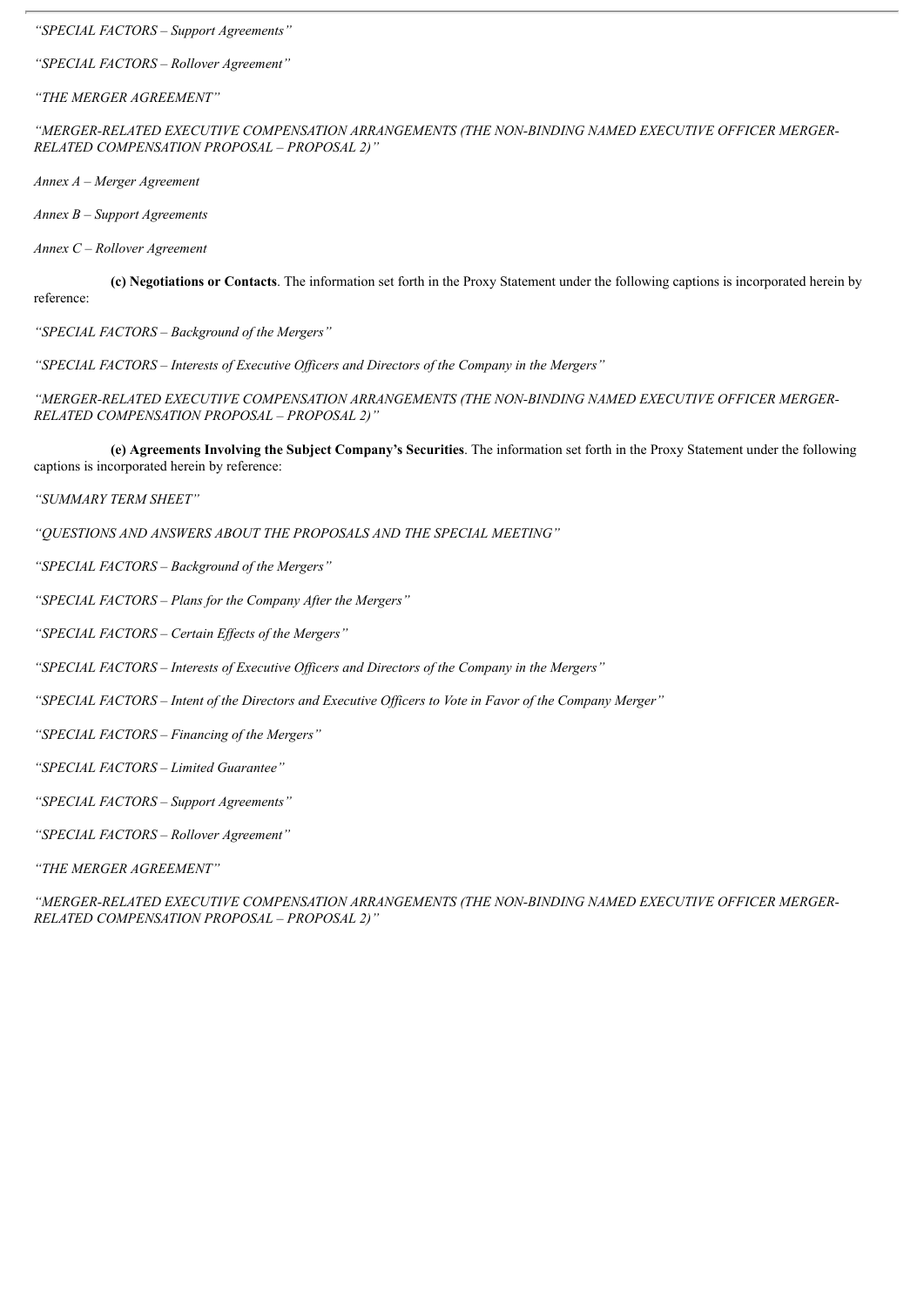*"OTHER IMPORTANT INFORMATION REGARDING THE COMPANY – Certain Transactions in the Company Common Stock"*

*"WHERE YOU CAN FIND MORE INFORMATION"*

*Annex A – Merger Agreement*

*Annex B – Support Agreements*

*Annex C – Rollover Agreement*

#### **Item 6. Purposes of the Transaction and Plans or Proposals**

**(b) Use of Securities Acquired**. The information set forth in the Proxy Statement under the following captions is incorporated herein by reference:

*"SPECIAL FACTORS – Plans for the Company After the Mergers"*

*"SPECIAL FACTORS – Certain Ef ects of the Mergers"*

*"SPECIAL FACTORS – Payment of Merger Consideration" "THE MERGER AGREEMENT"*

*"DELISTING AND DEREGISTRATION OF COMMON STOCK"*

*Annex A – Merger Agreement*

**(c)(1) – (8) Plans**. The information set forth in the Proxy Statement under the following captions is incorporated herein by reference:

*"SUMMARY TERM SHEET"*

*"QUESTIONS AND ANSWERS ABOUT THE PROPOSALS AND THE SPECIAL MEETING"*

*"SPECIAL FACTORS – Background of the Mergers"*

"SPECIAL FACTORS – Purpose and Reasons of the Company for the Company Merger; Recommendation of the Company; Fairness of the Company *Merger"*

*"SPECIAL FACTORS – Position of the Callodine Filing Persons as to the Fairness of the Company Merger"*

*"SPECIAL FACTORS – Purposes and Reasons of the Callodine Filing Persons for the Company Merger"*

*"SPECIAL FACTORS – Position of the Rollover Holder as to the Fairness of the Company Merger"*

*"SPECIAL FACTORS – Plans for the Company After the Mergers"*

*"SPECIAL FACTORS – Certain Ef ects of the Mergers"*

*"SPECIAL FACTORS – Interests of Executive Of icers and Directors of the Company in the Mergers"*

"SPECIAL FACTORS - Intent of the Directors and Executive Officers to Vote in Favor of the Company Merger"

*"SPECIAL FACTORS – Financing of the Mergers"*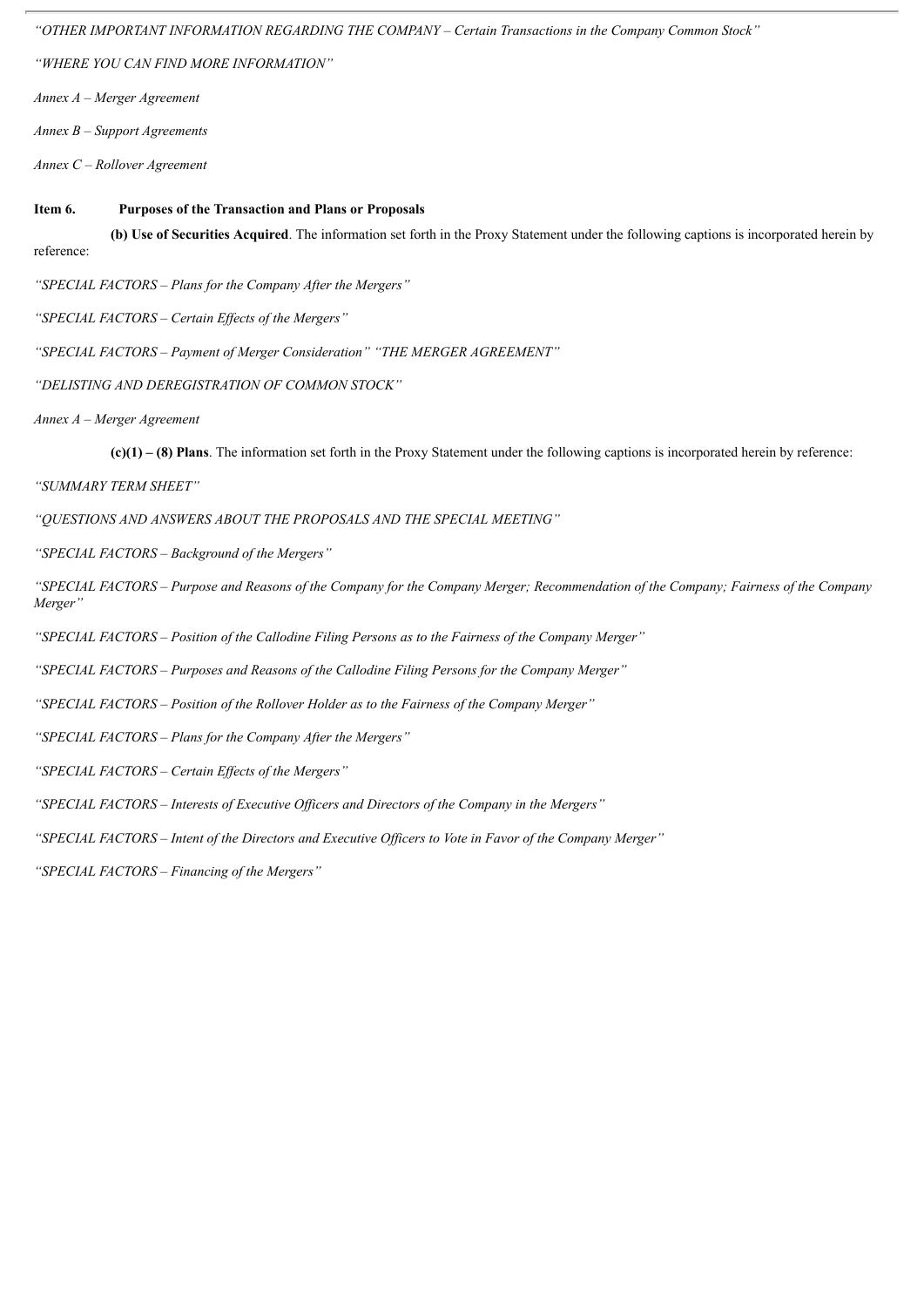*"SPECIAL FACTORS – Limited Guarantee"*

*"SPECIAL FACTORS – Support Agreements"*

*"SPECIAL FACTORS – Rollover Agreement"*

*"THE MERGER AGREEMENT"*

*"INFORMATION ABOUT THE SPECIAL MEETING"*

*"MERGER-RELATED EXECUTIVE COMPENSATION ARRANGEMENTS (THE NON-BINDING NAMED EXECUTIVE OFFICER "MERGER-RELATED COMPENSATION PROPOSAL – PROPOSAL 2)"*

*"DELISTING AND DEREGISTRATION OF COMMON STOCK"*

*Annex A – Merger Agreement*

*Annex B – Support Agreements*

*Annex C – Rollover Agreement*

#### **Item 7. Purposes, Alternatives, Reasons and Effects**

**(a) Purposes***.* The information set forth in the Proxy Statement under the following captions is incorporated herein by reference:

*"SUMMARY TERM SHEET"*

*"QUESTIONS AND ANSWERS ABOUT THE PROPOSALS AND THE SPECIAL MEETING"*

*"SPECIAL FACTORS – Background of the Mergers"*

"SPECIAL FACTORS – Purpose and Reasons of the Company for the Company Merger; Recommendation of the Company; Fairness of the Company *Merger"*

*"SPECIAL FACTORS – Position of the Callodine Filing Persons as to the Fairness of the Company Merger"*

*"SPECIAL FACTORS – Purposes and Reasons of the Callodine Filing Persons for the Company Merger"*

*"SPECIAL FACTORS – Position of the Rollover Holder as to the Fairness of the Company Merger"*

*"SPECIAL FACTORS – Purposes and Reasons of the Rollover Holder for the Company Merger"*

*"SPECIAL FACTORS – Plans for the Company After the Mergers"*

*"SPECIAL FACTORS – Certain Ef ects of the Mergers"*

**(b) Alternatives**. The information set forth in the Proxy Statement under the following captions is incorporated herein by reference:

*"SPECIAL FACTORS – Background of the Mergers"*

"SPECIAL FACTORS - Purpose and Reasons of the Company for the Company Merger; Recommendation of the Company; Fairness of the Company *Merger"*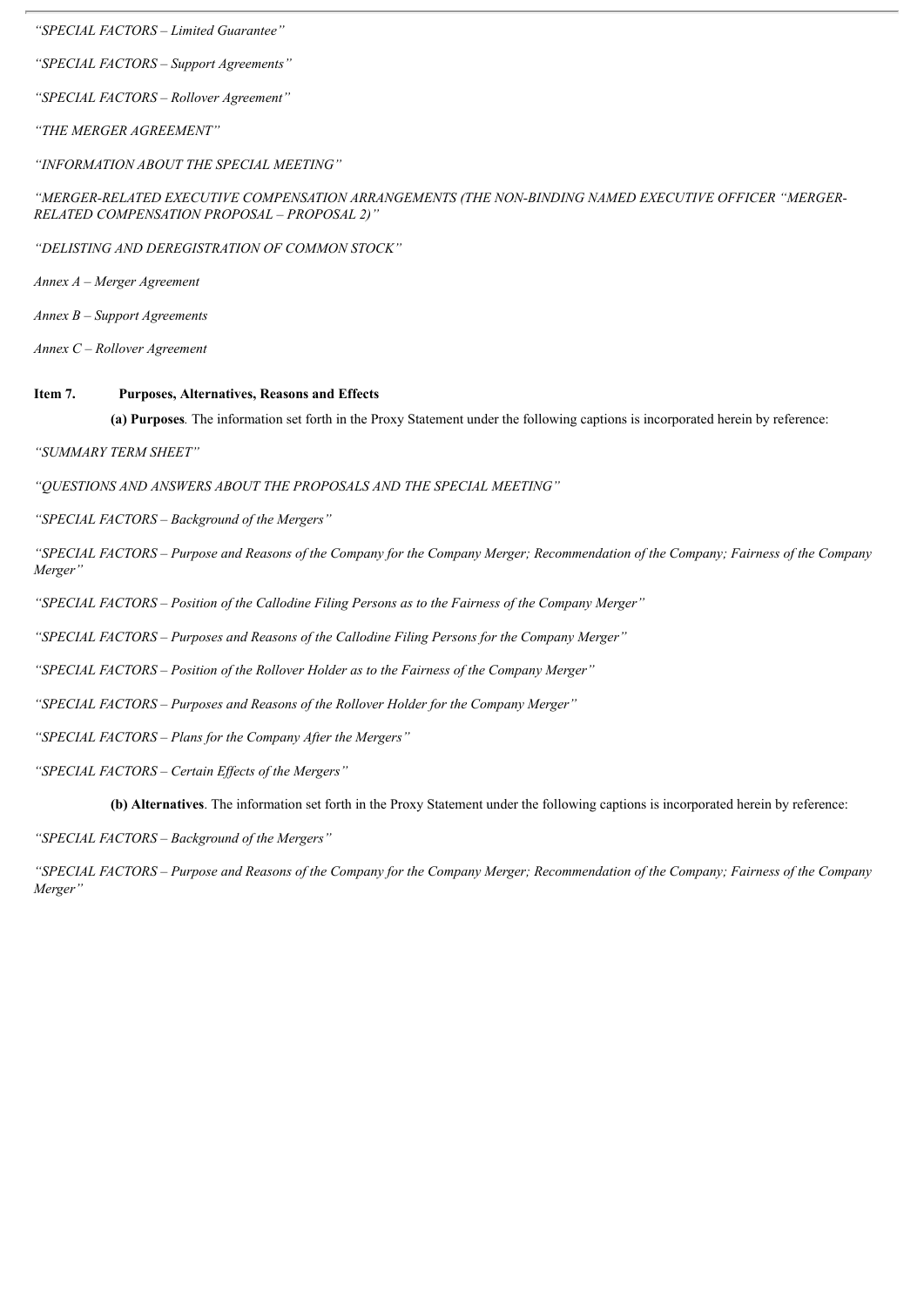*"SPECIAL FACTORS – Position of the Callodine Filing Persons as to the Fairness of the Company Merger"*

*"SPECIAL FACTORS – Position of the Rollover Holder as to the Fairness of the Company Merger"*

*"SPECIAL FACTORS – Purposes and Reasons of the Rollover Holder for the Company Merger"*

*"SPECIAL FACTORS – Certain Ef ects on the Company if the Mergers are Not Completed"*

**(c) Reasons**. The information set forth in the Proxy Statement under the following captions is incorporated herein by reference:

*"SPECIAL FACTORS – Background of the Mergers"*

"SPECIAL FACTORS – Purpose and Reasons of the Company for the Company Merger; Recommendation of the Company; Fairness of the Company *Merger"*

*"SPECIAL FACTORS – Opinion of the Company's Financial Advisor"*

*"SPECIAL FACTORS – Position of the Callodine Filing Persons as to the Fairness of the Company Merger"*

*"SPECIAL FACTORS – Position of the Rollover Holder as to the Fairness of the Company Merger"*

*"SPECIAL FACTORS – Purposes and Reasons of the Rollover Holder for the Company Merger"*

*"SPECIAL FACTORS – Plans for the Company After the Mergers"*

*"SPECIAL FACTORS – Certain Ef ects of the Mergers"*

*Annex D – Opinion of the Company's Financial Advisor*

**(d) Effects**. The information set forth in the Proxy Statement under the following captions is incorporated herein by reference:

*"SUMMARY TERM SHEET"*

*"QUESTIONS AND ANSWERS ABOUT THE PROPOSALS AND THE SPECIAL MEETING"*

*"SPECIAL FACTORS – Background of the Mergers"*

"SPECIAL FACTORS – Purpose and Reasons of the Company for the Company Merger; Recommendation of the Company; Fairness of the Company *Merger"*

*"SPECIAL FACTORS – Position of the Callodine Filing Persons as to the Fairness of the Company Merger"*

*"SPECIAL FACTORS – Purposes and Reasons of the Callodine Filing Persons for the Company Merger"*

*"SPECIAL FACTORS – Position of the Rollover Holder as to the Fairness of the Company Merger"*

*"SPECIAL FACTORS – Purposes and Reasons of the Rollover Holder for the Company Merger"*

*"SPECIAL FACTORS – Plans for the Company After the Mergers"*

*"SPECIAL FACTORS – Certain Ef ects of the Mergers"*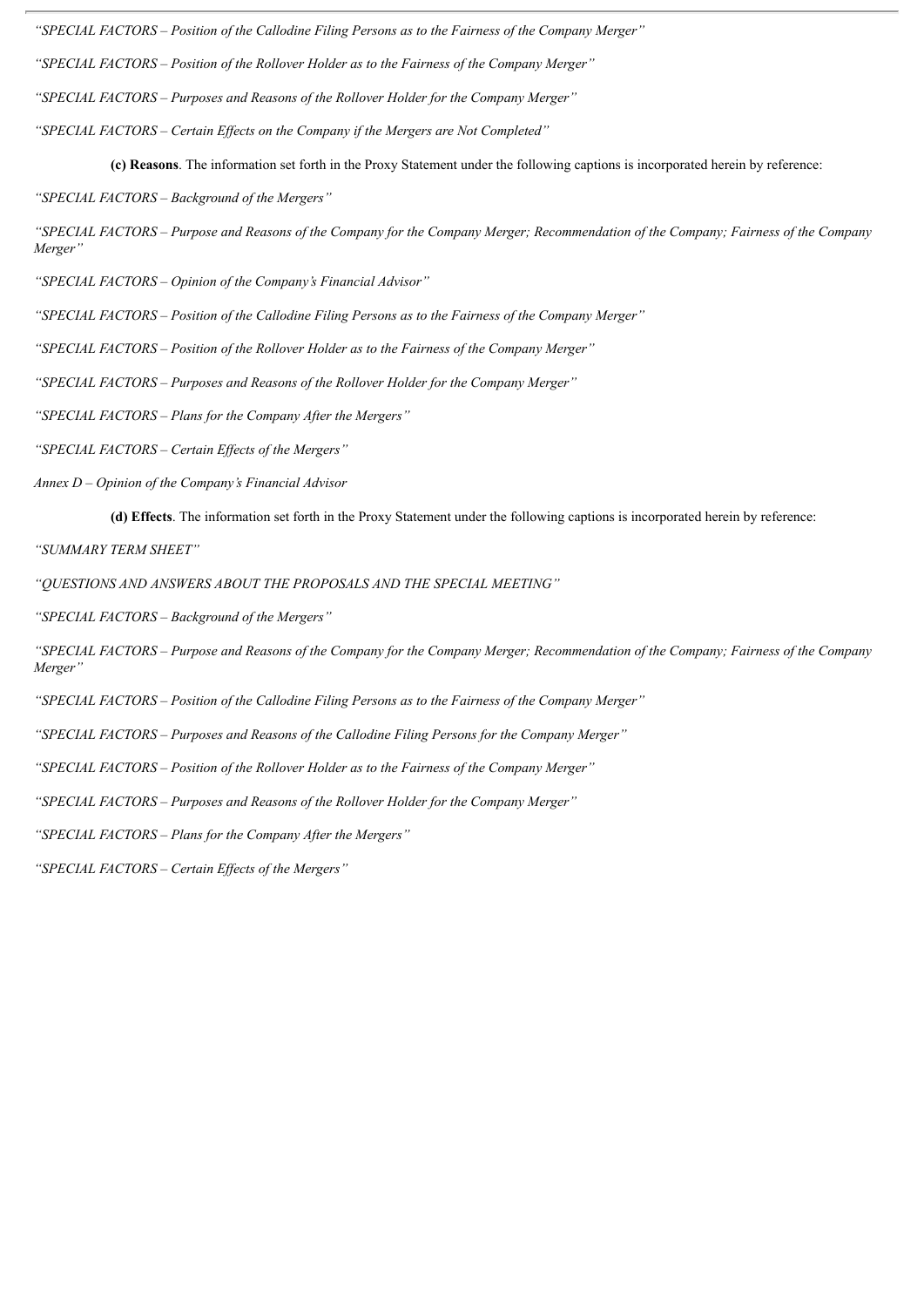*"SPECIAL FACTORS – Certain Ef ects on the Company if the Mergers are Not Completed"*

*"SPECIAL FACTORS – Interests of Executive Of icers and Directors of the Company in the Mergers"*

*"SPECIAL FACTORS – Material U.S. Federal Income Tax Consequences of the Company Merger"*

*"SPECIAL FACTORS – Fees and Expenses"*

*"SPECIAL FACTORS – Accounting Treatment"*

*"SPECIAL FACTORS – Payment of Merger Consideration"*

*"THE MERGER AGREEMENT – The Mergers"*

*"THE MERGER AGREEMENT – Consideration to Be Received in the Mergers "*

*"THE MERGER AGREEMENT – Treatment of Equity Compensation Awards"*

*"THE MERGER AGREEMENT – Consideration to Be Received in the Mergers – Dissenting Shares"*

*"DELISTING AND DEREGISTRATION OF COMMON STOCK"*

*"THE MERGER AGREEMENT – Employment and Employee Benefits Matters; Other Plans"*

*"THE MERGER AGREEMENT – Indemnification, Exculpation and Insurance "*

*"MERGER-RELATED EXECUTIVE COMPENSATION ARRANGEMENTS (THE NON-BINDING NAMED EXECUTIVE OFFICER MERGER-RELATED COMPENSATION PROPOSAL – PROPOSAL 2)"*

*"DELISTING AND DEREGISTRATION OF COMMON STOCK"*

*Annex A – Merger Agreement*

#### **Item 8. Fairness of the Transaction**

**(a), (b) Fairness; Factors Considered in Determining Fairness**. The information set forth in the Proxy Statement under the following captions is incorporated herein by reference:

*"SUMMARY TERM SHEET"*

*"QUESTIONS AND ANSWERS ABOUT THE PROPOSALS AND THE SPECIAL MEETING"*

*"SPECIAL FACTORS – Background of the Mergers"*

"SPECIAL FACTORS - Purpose and Reasons of the Company for the Company Merger; Recommendation of the Company; Fairness of the Company *Merger"*

*"SPECIAL FACTORS – Opinion of the Company's Financial Advisor"*

*"SPECIAL FACTORS – Position of the Callodine Filing Persons as to the Fairness of the Company Merger"*

*"SPECIAL FACTORS – Position of the Rollover Holder as to the Fairness of the Company Merger"*

*"SPECIAL FACTORS – Interests of Executive Of icers and Directors of the Company in the Mergers"*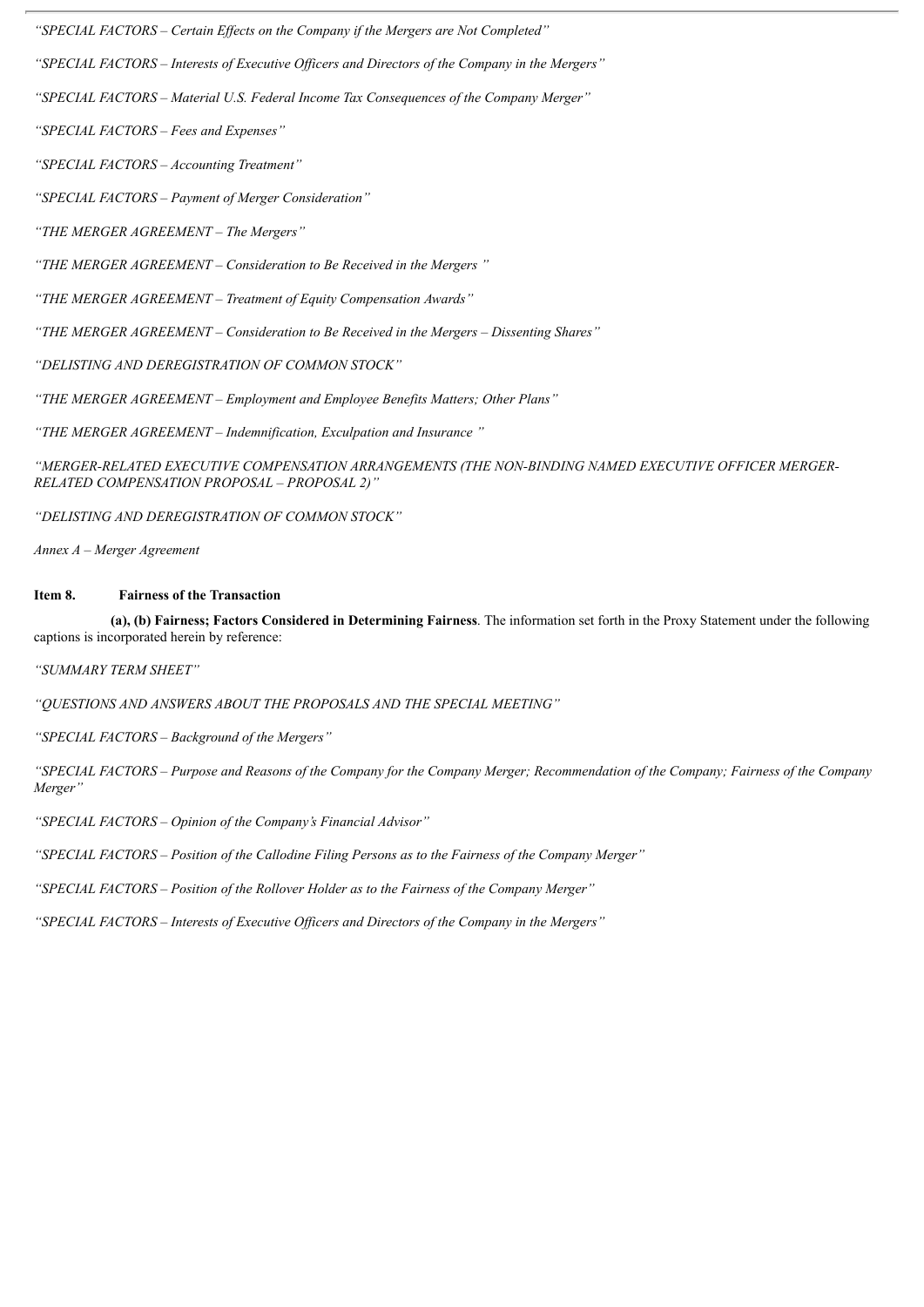*"THE MERGER AGREEMENT – Indemnification, Exculpation and Insurance "*

*Annex D – Opinion of the Company's Financial Advisor*

**(c) Approval of Security Holders**. The information set forth in the Proxy Statement under the following captions is incorporated herein by reference:

*"SUMMARY TERM SHEET"*

*"QUESTIONS AND ANSWERS ABOUT THE PROPOSALS AND THE SPECIAL MEETING"*

*"THE MERGER AGREEMENT – Conditions to Completion of the Mergers"*

*"INFORMATION ABOUT THE SPECIAL MEETING – Record Date and Quorum"*

*"INFORMATION ABOUT THE SPECIAL MEETING – Vote Required and Board Recommendation"*

*"INFORMATION ABOUT THE SPECIAL MEETING – How to Vote"*

*"INFORMATION ABOUT THE SPECIAL MEETING – Revocation of Proxies"*

*"THE MERGER (THE MERGER PROPOSAL – PROPOSAL 1)"*

*Annex A – Merger Agreement*

**(d) Unaffiliated Representative**. The information set forth in the Proxy Statement under the following captions is incorporated herein by reference:

*"SUMMARY TERM SHEET"*

*"SPECIAL FACTORS – Background of the Mergers"*

"SPECIAL FACTORS – Purpose and Reasons of the Company for the Company Merger; Recommendation of the Company; Fairness of the Company *Merger"*

*"SPECIAL FACTORS – Opinion of the Company's Financial Advisor"*

*"SPECIAL FACTORS – Provisions for Unaf iliated Stockholders"*

**(e) Approval of Directors**. The information set forth in the Proxy Statement under the following captions is incorporated herein by

reference:

*"SUMMARY TERM SHEET"*

*"QUESTIONS AND ANSWERS ABOUT THE PROPOSALS AND THE SPECIAL MEETING"*

*"SPECIAL FACTORS – Background of the Mergers"*

"SPECIAL FACTORS - Purpose and Reasons of the Company for the Company Merger; Recommendation of the Company; Fairness of the Company *Merger"*

"SPECIAL FACTORS - Intent of the Directors and Executive Officers to Vote in Favor of the Company Merger"

*"INFORMATION ABOUT THE SPECIAL MEETING – Recommendation of the Company Board"*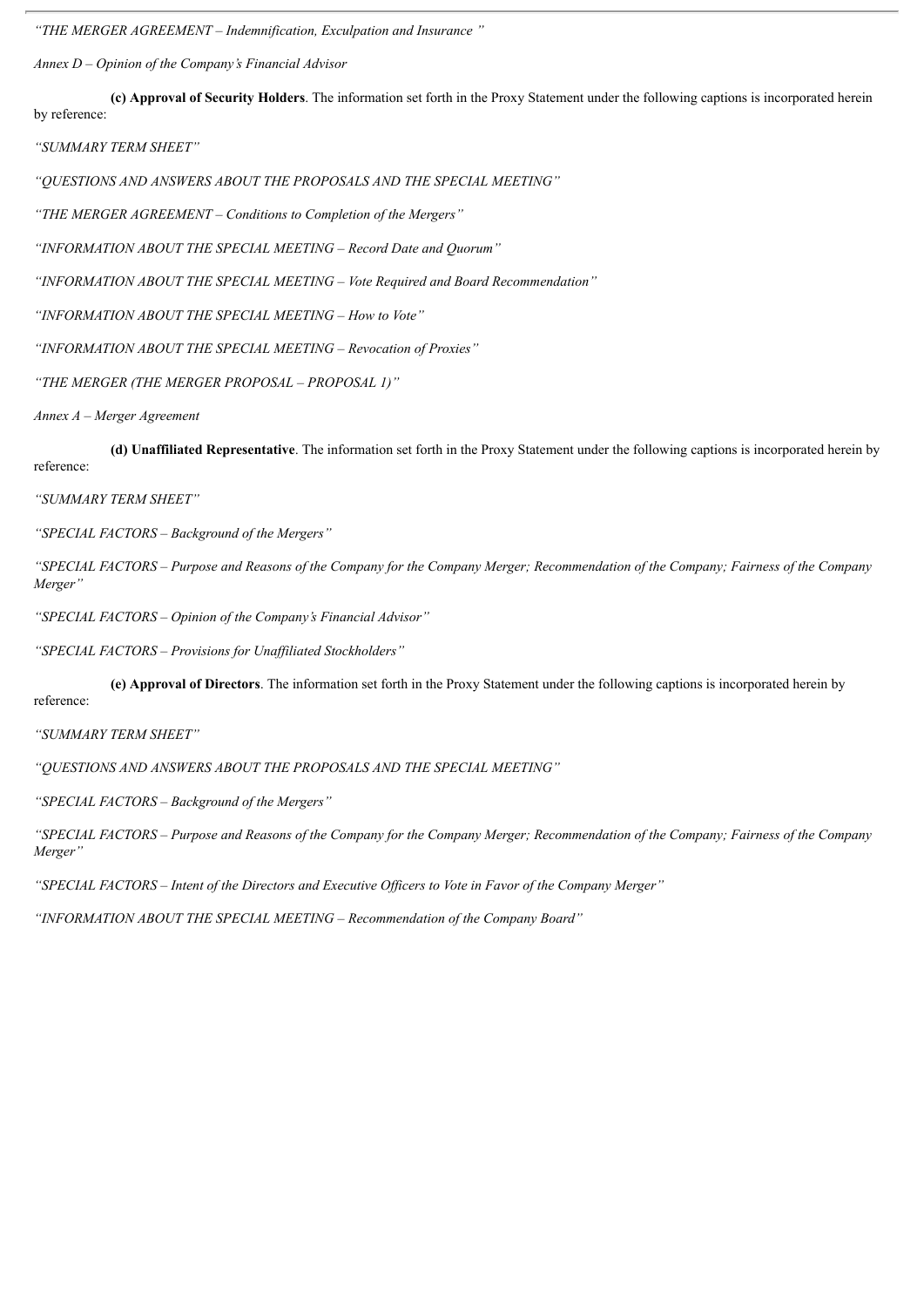*"INFORMATION ABOUT THE SPECIAL MEETING – Voting Intentions of the Company's Directors and Executive Of icers"*

*"THE MERGER (THE MERGER PROPOSAL – PROPOSAL 1) – Vote Recommendation"*

**(f) Other Offers**. The information set forth in the Proxy Statement under the following captions is incorporated herein by reference:

*"SPECIAL FACTORS – Background of the Mergers"*

"SPECIAL FACTORS – Purpose and Reasons of the Company for the Company Merger: Recommendation of the Company: Fairness of the Company *Merger"*

*"THE MERGER AGREEMENT – No Solicitation"*

*Annex A – Merger Agreement*

#### **Item 9. Reports, Opinions, Appraisals and Negotiations**

(a) – (c) Report, Opinion or Appraisal; Preparer and Summary of the Report, Opinion or Appraisal; Availability of Documents. The information set forth in the Proxy Statement under the following captions is incorporated herein by reference.

*"SUMMARY TERM SHEET"*

*"QUESTIONS AND ANSWERS ABOUT THE PROPOSALS AND THE SPECIAL MEETING"*

*"SPECIAL FACTORS – Background of the Mergers"*

"SPECIAL FACTORS – Purpose and Reasons of the Company for the Company Merger: Recommendation of the Company: Fairness of the Company *Merger"*

*"SPECIAL FACTORS – Opinion of the Company's Financial Advisor"*

*"SPECIAL FACTORS – Position of the Callodine Filing Persons as to the Fairness of the Company Merger"*

*"SPECIAL FACTORS – Position of the Rollover Holder as to the Fairness of the Company Merger"*

*"WHERE YOU CAN FIND MORE INFORMATION"*

*Annex D – Opinion of the Company's Financial Advisor*

The Discussion Materials dated December 31, 2021 and March 18, 2022 and the Fairness Opinion Presentation Materials dated March 31, 2022, each prepared by PJT Partners LP and reviewed by the Company Board as (defined in the Proxy Statement) are attached hereto as Exhibits (c)(ii), (c)(iii) and  $(c)(iv)$  and are incorporated by reference herein.

#### **Item 10. Source and Amount of Funds or Other Consideration**

**(a), (b) Source of Funds; Conditions**. The information set forth in the Proxy Statement under the following captions is incorporated herein by reference:

*"SUMMARY TERM SHEET"*

*"SPECIAL FACTORS – Financing of the Mergers"*

*"SPECIAL FACTORS – Limited Guarantee"*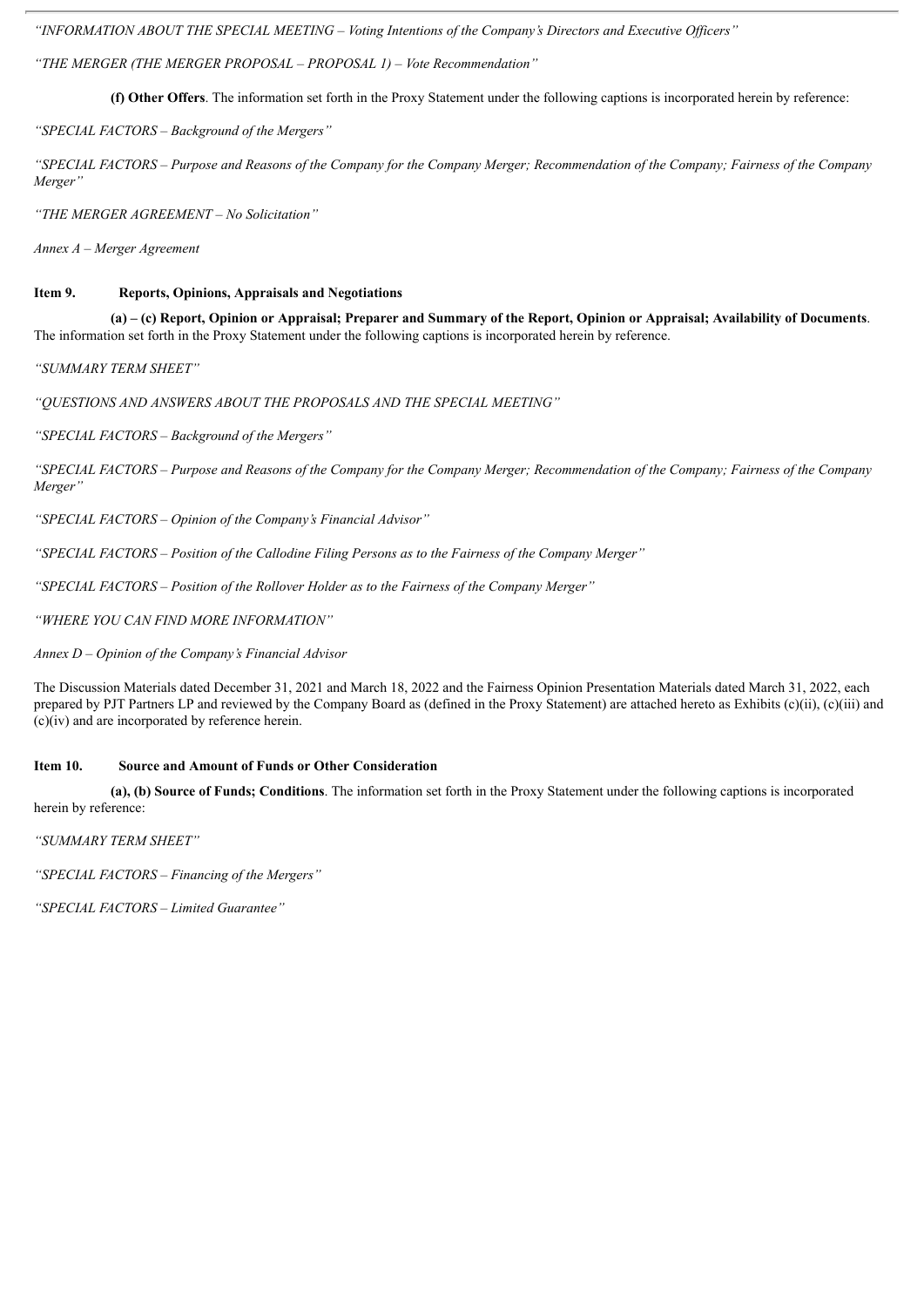*"THE MERGER AGREEMENT – Ef ective Time of the Mergers"*

*"THE MERGER AGREEMENT – Conduct of Business Pending the Mergers"*

*"THE MERGER AGREEMENT – Conditions to Completion of the Mergers"*

*Annex A – Merger Agreement*

**(c) Expenses***.* The information set forth in the Proxy Statement under the following captions is incorporated herein by reference:

*"SPECIAL FACTORS – Fees and Expenses"*

*"THE MERGER AGREEMENT – Termination of the Merger Agreement"*

*"THE MERGER AGREEMENT – Termination Fees and Expenses"*

*"INFORMATION ABOUT THE SPECIAL MEETING – Solicitation of Proxies; Payment of Solicitation Expenses"*

*Annex A – Merger Agreement*

**(d) Borrowed Funds**.

*"SPECIAL FACTORS – Financing of the Mergers"*

#### **Item 11. Interest in Securities of the Subject Company**

**(a) Securities Ownership**. The information set forth in the Proxy Statement under the following captions is incorporated herein by reference:

*"SUMMARY TERM SHEET"*

*"SPECIAL FACTORS – Interests of Executive Of icers and Directors of the Company in the Mergers"*

*"SPECIAL FACTORS – Support Agreements"*

*"INFORMATION ABOUT THE SPECIAL MEETING – Record Date and Quorum"*

*"OTHER IMPORTANT INFORMATION REGARDING THE COMPANY – Security Ownership of Certain Beneficial Owners and Management"*

*Annex B – Support Agreements*

**(b) Securities Transactions**. The information set forth in the Proxy Statement under the following captions is incorporated herein by reference:

*"SPECIAL FACTORS – Background of the Mergers"*

*"SPECIAL FACTORS – Interests of Executive Of icers and Directors of the Company in the Mergers"*

*"SPECIAL FACTORS – Support Agreements"*

*"SPECIAL FACTORS – Rollover Agreement"*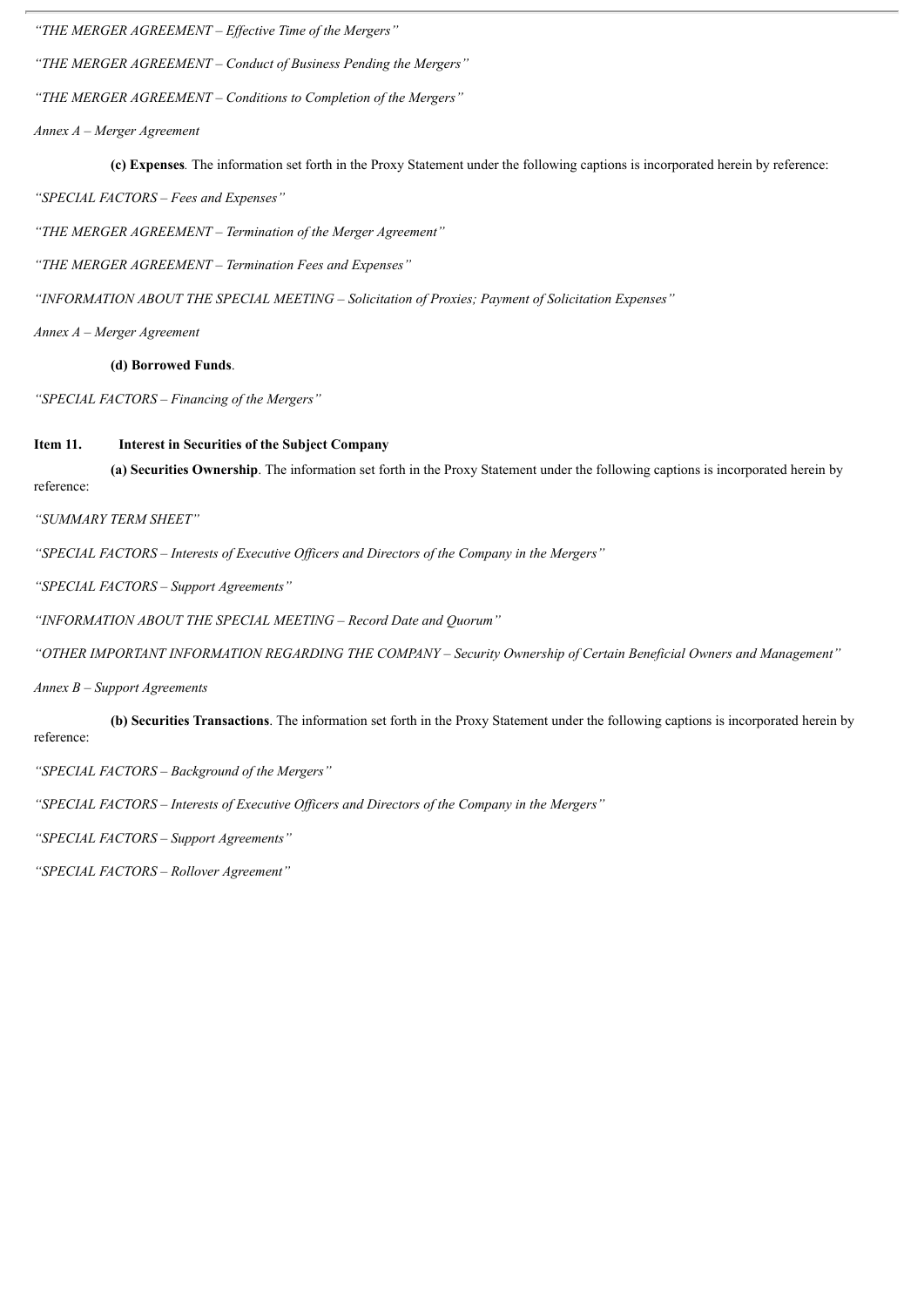*"THE MERGER AGREEMENT"*

*"OTHER IMPORTANT INFORMATION REGARDING THE COMPANY – Certain Transactions in the Company Common Stock"*

*Annex A – Merger Agreement*

*Annex B – Support Agreements*

*Annex C – Rollover Agreement*

#### **Item 12. The Solicitation or Recommendation**

**(d) Intent to Tender or Vote in a Going-Private Transaction**. The information set forth in the Proxy Statement under the following captions is incorporated herein by reference:

*"SUMMARY TERM SHEET"*

*"QUESTIONS AND ANSWERS ABOUT THE PROPOSALS AND THE SPECIAL MEETING"*

*"SPECIAL FACTORS – Background of the Mergers"*

"SPECIAL FACTORS – Purpose and Reasons of the Company for the Company Merger; Recommendation of the Company; Fairness of the Company *Merger"*

*"SPECIAL FACTORS – Interests of Executive Of icers and Directors of the Company in the Mergers"*

"SPECIAL FACTORS - Intent of the Directors and Executive Officers to Vote in Favor of the Company Merger"

*"SPECIAL FACTORS – Support Agreements"*

*"INFORMATION ABOUT THE SPECIAL MEETING – Recommendation of the Company Board"*

*"INFORMATION ABOUT THE SPECIAL MEETING – Voting Intentions of the Company's Directors and Executive Of icers"*

*"OTHER IMPORTANT INFORMATION REGARDING THE COMPANY – Security Ownership of Certain Beneficial Owners and Management"*

*Annex B – Support Agreements*

**(e) Recommendation of Others**. The information set forth in the Proxy Statement under the following captions is incorporated herein by reference:

*"SUMMARY TERM SHEET"*

*"QUESTIONS AND ANSWERS ABOUT THE PROPOSALS AND THE SPECIAL MEETING"*

*"SPECIAL FACTORS – Background of the Mergers"*

"SPECIAL FACTORS - Purpose and Reasons of the Company for the Company Merger; Recommendation of the Company; Fairness of the Company *Merger"*

*"SPECIAL FACTORS – Position of the Callodine Filing Persons as to the Fairness of the Company Merger"*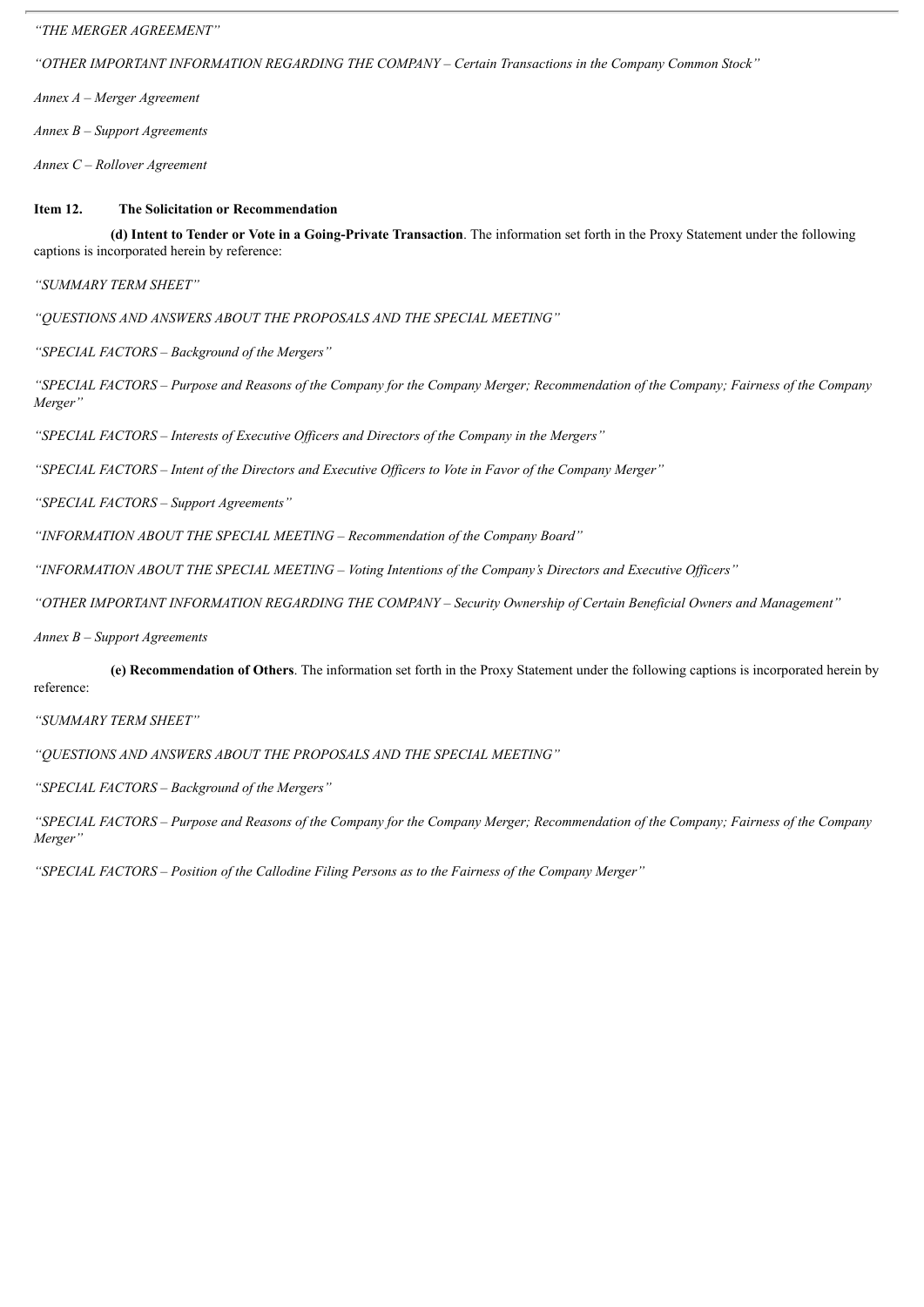*"SPECIAL FACTORS – Purposes and Reasons of the Callodine Filing Persons for the Company Merger" "SPECIAL FACTORS – Position of the Rollover Holder as to the Fairness of the Company Merger" "SPECIAL FACTORS – Purposes and Reasons of the Rollover Holder for the Company Merger" "INFORMATION ABOUT THE SPECIAL MEETING – Recommendation of the Company Board"*

#### **Item 13. Financial Statements**

**(a) Financial Information**. The information set forth in the Proxy Statement under the following captions is incorporated herein by reference:

*"SUMMARY TERM SHEET"*

*"OTHER IMPORTANT INFORMATION REGARDING THE COMPANY – Selected Historical Consolidated Financial Data"*

*"OTHER IMPORTANT INFORMATION REGARDING THE COMPANY – Ratio of Earnings to Fixed Charges"*

*"OTHER IMPORTANT INFORMATION REGARDING THE COMPANY – Book Value per Share"*

*"WHERE YOU CAN FIND MORE INFORMATION"*

**(b) Pro Forma Information**. Not Applicable.

#### **Item 14. Persons/Assets, Retained, Employed, Compensated or Used**

**(a) Solicitations or Recommendations**. The information set forth in the Proxy Statement under the following captions is incorporated herein by reference:

*"SUMMARY TERM SHEET"*

*"QUESTIONS AND ANSWERS ABOUT THE PROPOSALS AND THE SPECIAL MEETING"*

*"SPECIAL FACTORS – Background of the Mergers"*

"SPECIAL FACTORS – Purpose and Reasons of the Company for the Company Merger; Recommendation of the Company; Fairness of the Company *Merger"*

*"SPECIAL FACTORS – Fees and Expenses"*

*"INFORMATION ABOUT THE SPECIAL MEETING – Solicitation of Proxies; Payment of Solicitation Expenses"*

**(b) Employees and Corporate Assets**. The information set forth in the Proxy Statement under the following captions is incorporated herein by reference:

*"SUMMARY TERM SHEET"*

*"QUESTIONS AND ANSWERS ABOUT THE PROPOSALS AND THE SPECIAL MEETING"*

*"SPECIAL FACTORS – Background of the Mergers"*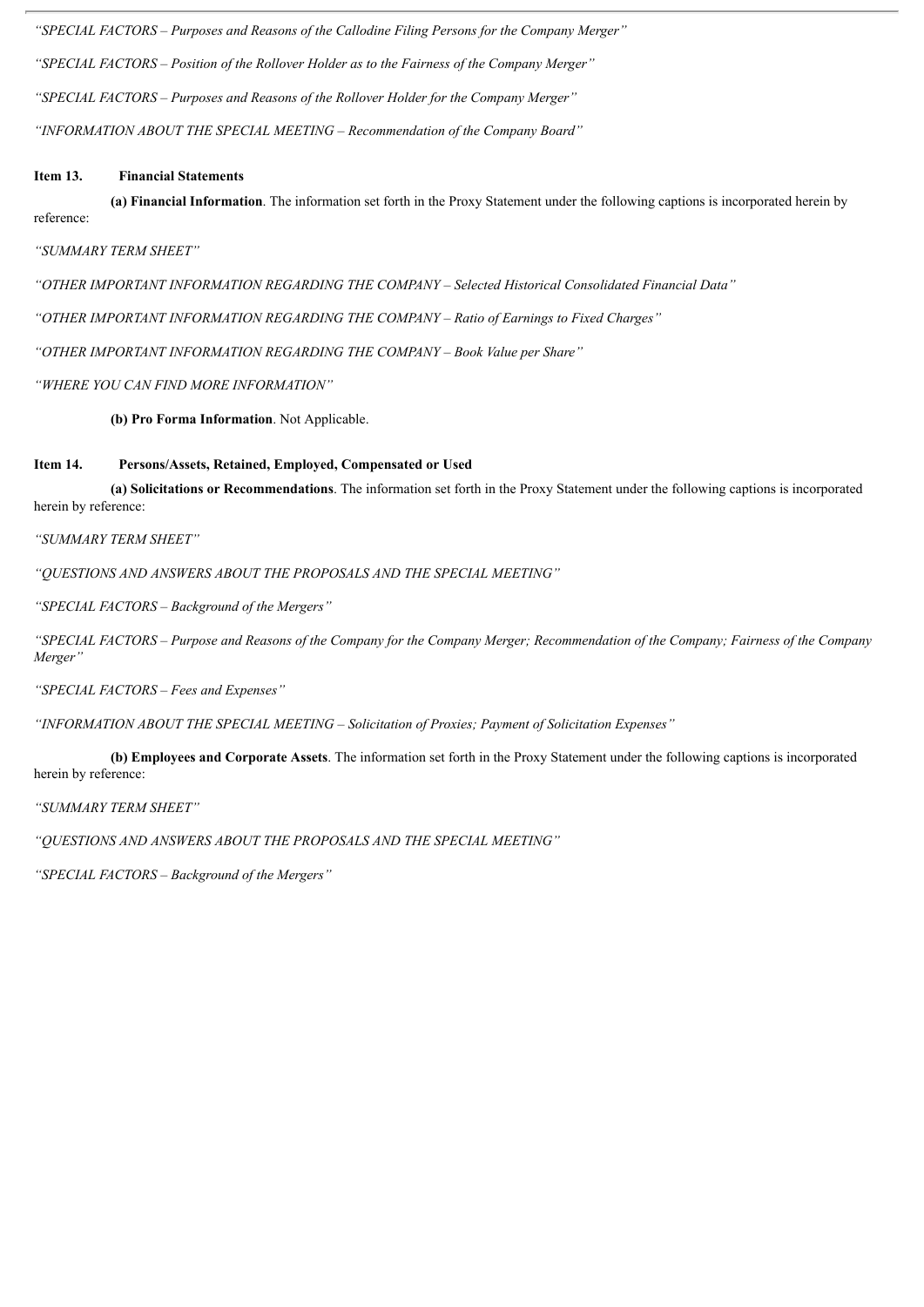"SPECIAL FACTORS - Purpose and Reasons of the Company for the Company Merger; Recommendation of the Company; Fairness of the Company *Merger"*

*"INFORMATION ABOUT THE SPECIAL MEETING"*

*"INFORMATION ABOUT THE SPECIAL MEETING – Solicitation of Proxies; Payment of Solicitation Expenses"*

#### **Item 15. Additional Information**

**(b)** The information set forth in the Proxy Statement under the following captions is incorporated herein by reference:

#### *"SUMMARY TERM SHEET"*

*"SPECIAL FACTOR – Interests of Executive Of icers and Directors of the Company in the Mergers"*

*"SPECIAL FACTORS – Certain Ef ects of the Mergers"*

*"THE MERGER AGREEMENT"*

*"MERGER-RELATED EXECUTIVE COMPENSATION ARRANGEMENTS (THE NON-BINDING NAMED EXECUTIVE OFFICER MERGER-RELATED COMPENSATION PROPOSAL – PROPOSAL 2)"*

*Annex A – Merger Agreement*

**(c) Other Material Information**. The entirety of the Proxy Statement, including all appendices thereto, is incorporated herein by reference.

#### **Item 16. Exhibits**

The following exhibits are filed herewith:

| Exhibit No.  | <b>Description</b>                                                                                                                                                                   |
|--------------|--------------------------------------------------------------------------------------------------------------------------------------------------------------------------------------|
| (a)(2)(i)    | Preliminary Proxy Statement of Manning & Napier, Inc. (incorporated herein by reference to the Schedule 14A filed concurrently<br>with the SEC) (the "Preliminary Proxy Statement"). |
| (a)(2)(ii)   | Form of Proxy Card (included in the Preliminary Proxy Statement and incorporated herein by reference).                                                                               |
| (a)(2)(iii)  | Letter to Stockholders (included in the Preliminary Proxy Statement and incorporated herein by reference).                                                                           |
| (a)(2)(iv)   | Notice of Special Meeting of Stockholders (included in the Preliminary Proxy Statement and incorporated herein by reference).                                                        |
| (a)(2)(v)    | Form 8-K, filed on April 1, 2022 and incorporated herein by reference (the "Form 8-K").                                                                                              |
| (a)(2)(vi)   | Notice to Clients (included in the Form 8-K and incorporated herein by reference).                                                                                                   |
| (a)(2)(vii)  | Notice to Exeter Trust Board (included in the Form 8-K and incorporated herein by reference).                                                                                        |
| (a)(2)(viii) | Frequently Asked Questions (included in the Form 8-K and incorporated herein by reference).                                                                                          |
| (a)(2)(ix)   | Notice to Employees (included in the Form 8-K and incorporated herein by reference).                                                                                                 |
| (a)(2)(x)    | Employee FAQ (included in the Form 8-K and incorporated herein by reference).                                                                                                        |
| (a)(2)(xi)   | Notice to Clients (included in the Form 8-K and incorporated herein by reference).                                                                                                   |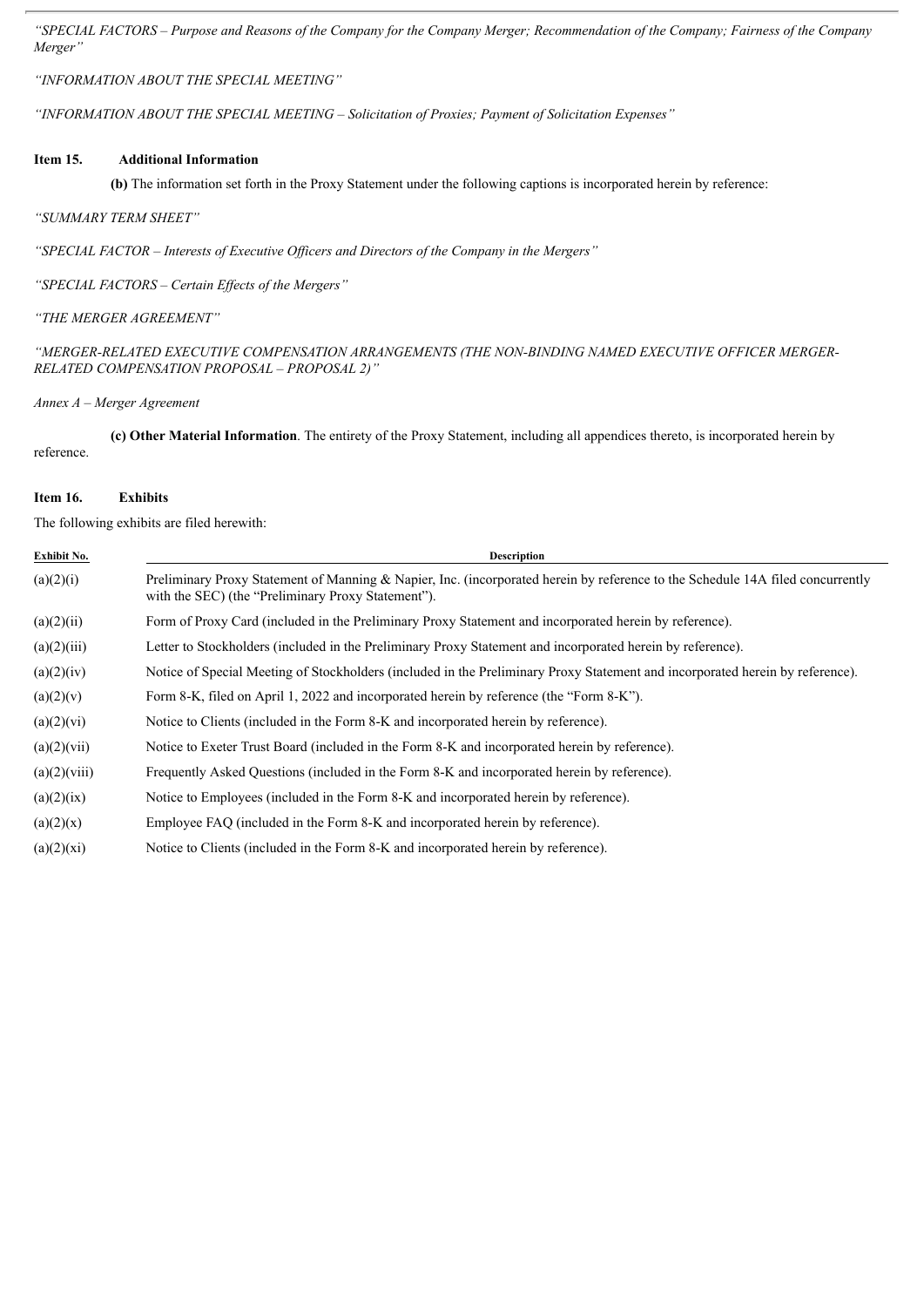| Exhibit No.  | <b>Description</b>                                                                                                                                                                                                                                                                                          |
|--------------|-------------------------------------------------------------------------------------------------------------------------------------------------------------------------------------------------------------------------------------------------------------------------------------------------------------|
| (a)(2)(xii)  | Notice to Advisors (included in the Form 8-K and incorporated herein by reference).                                                                                                                                                                                                                         |
| (a)(2)(xiii) | Notice to Fund Board Material (included in the Form 8-K and incorporated herein by reference).                                                                                                                                                                                                              |
| (b)(i)       | Commitment Letter, dated March 31, 2022, executed by Wells Fargo Bank, National Association, Wells Fargo Securities, LLC,<br>Citizens Bank, National Association, Keybank National Association, Callodine Midco, Inc. and Callodine Merger Sub, Inc.                                                        |
| (c)(i)       | Opinion of PJT Partners, dated March 31, 2022 (included as Annex D to the Preliminary Proxy Statement, and incorporated herein<br>by reference).                                                                                                                                                            |
| (c)(ii)      | Preliminary Discussion Materials, dated December 31, 2021 of PJT Partners prepared for the Company Board (as defined in the<br>Proxy Statement).                                                                                                                                                            |
| (c)(iii)     | Preliminary Discussion Materials, dated March 18, 2022 of PJT Partners prepared for the Company Board (as defined in the Proxy<br>Statement).                                                                                                                                                               |
| (c)(iv)      | Preliminary Discussion Materials, dated March 31, 2022 of PJT Partners prepared for the Company Board (as defined in the Proxy<br>Statement).                                                                                                                                                               |
| (d)(i)       | Agreement and Plan of Merger, dated March 31, 2022, by and among Manning & Napier, Inc., Manning & Napier Group, LLC,<br>Callodine Midco, Inc., Callodine Merger Sub, Inc. and Callodine Merger Sub, LLC (included as Annex A to the Preliminary Proxy<br>Statement, and incorporated herein by reference). |
| (d)(ii)      | Support Agreement, dated March 31, 2022, by and between Callodine Midco, Inc. and Paul J. Battaglia (included as Annex B to the<br>Preliminary Proxy Statement, and incorporated herein by reference).                                                                                                      |
| (d)(iii)     | Support Agreement, dated March 31, 2022, by and between Callodine Midco, Inc. and Christopher Briley (included as Annex B to<br>the Preliminary Proxy Statement, and incorporated herein by reference).                                                                                                     |
| (d)(iv)      | Support Agreement, dated March 31, 2022, by and between Callodine Midco, Inc. and Nicole Kingsley Brunner (included as Annex<br>B to the Preliminary Proxy Statement, and incorporated herein by reference).                                                                                                |
| (d)(v)       | Support Agreement, dated March 31, 2022, by and between Callodine Midco, Inc. and Ebrahim Busheri (included as Annex B to the<br>Preliminary Proxy Statement, and incorporated herein by reference).                                                                                                        |
| (d)(vi)      | Support Agreement, dated March 31, 2022, by and between Callodine Midco, Inc. and Stacey Green (included as Annex B to the<br>Preliminary Proxy Statement, and incorporated herein by reference).                                                                                                           |
| (d)(vii)     | Support Agreement, dated March 31, 2022, by and between Callodine Midco, Inc. and Marc O. Mayer (included as Annex B to the<br>Preliminary Proxy Statement, and incorporated herein by reference).                                                                                                          |
| (d)(viii)    | Support Agreement, dated March 31, 2022, by and between Callodine Midco, Inc. and Aaron McGreevy (included as Annex B to<br>the Preliminary Proxy Statement, and incorporated herein by reference).                                                                                                         |
| (d)(ix)      | Support Agreement, dated March 31, 2022, by and between Callodine Midco, Inc. and Scott Morabito (included as Annex B to the<br>Preliminary Proxy Statement, and incorporated herein by reference).                                                                                                         |
| (d)(x)       | Support Agreement, dated March 31, 2022, by and between Callodine Midco, Inc. and Sarah C. Turner (included as Annex B to the<br>Preliminary Proxy Statement, and incorporated herein by reference).                                                                                                        |
| (d)(xi)      | Rollover Agreement, dated March 31, 2022, by and between Callodine MN Holdings, Inc. and Marc O. Mayer (included as Annex                                                                                                                                                                                   |

C to the Preliminary Proxy Statement, and incorporated herein by reference).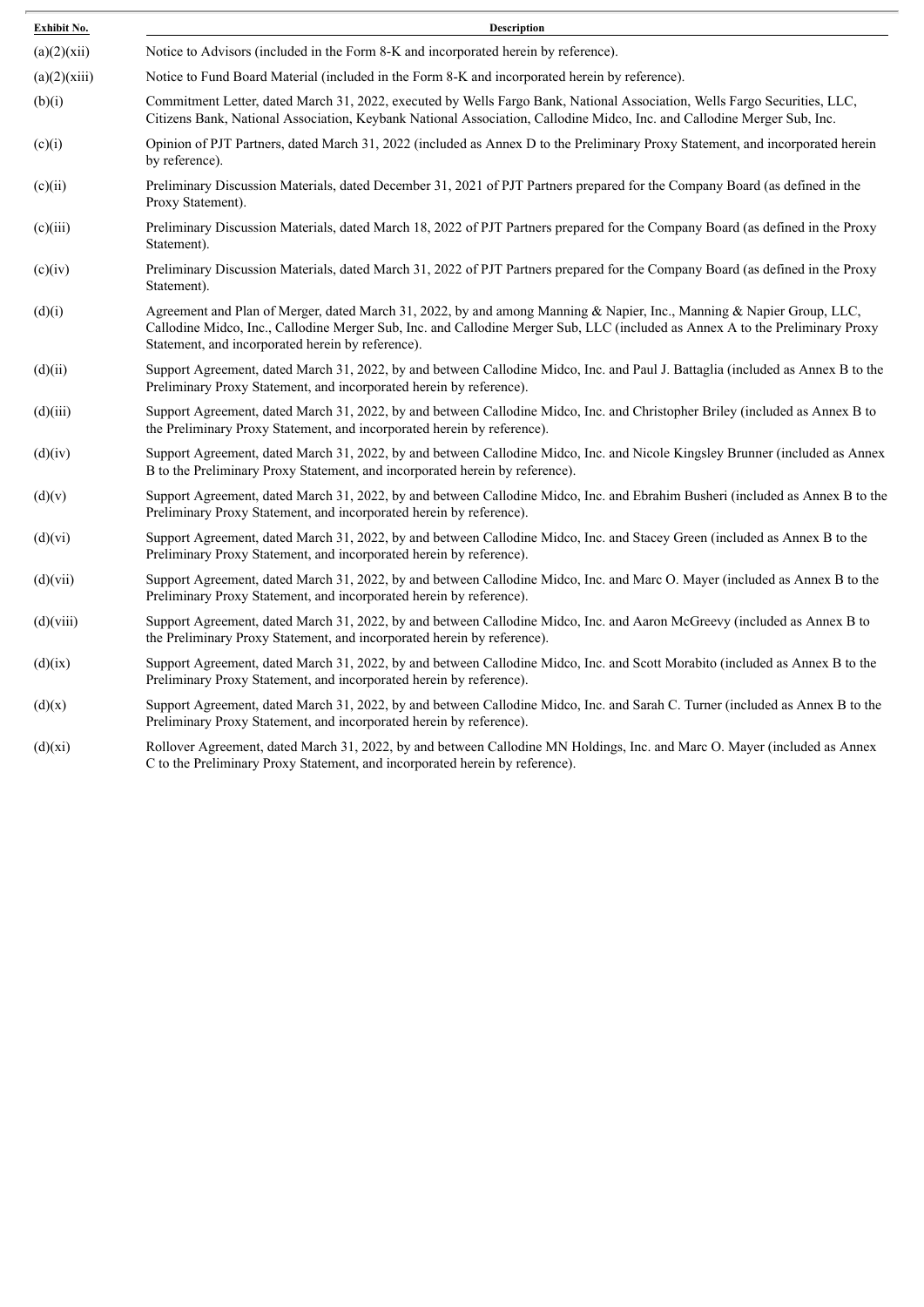| Exhibit No. | Description                                                                                                                                                |
|-------------|------------------------------------------------------------------------------------------------------------------------------------------------------------|
| (d)(xii)    | Limited Guarantee, dated March 31, 2022, by and between Manning & Napier, Inc. and East Asset Management, LLC.                                             |
| (d)(xiii)   | Equity Commitment Letter, dated March 31, 2022, by and between Callodine Midco, Inc. and East Asset Management, LLC.                                       |
| (d)(xiv)    | Amended and Restated Employment Agreement, dated March 31, 2022, by and between Callodine Midco, Inc. and Marc Mayer.                                      |
| (e)         | Not Applicable.                                                                                                                                            |
| (f)         | Section 262 of the General Corporation Law of the State of Delaware (included as Annex F to the Proxy Statement, and incorporated<br>herein by reference). |
| (g)         | Not Applicable.                                                                                                                                            |
| 107         | Filing Fee Table                                                                                                                                           |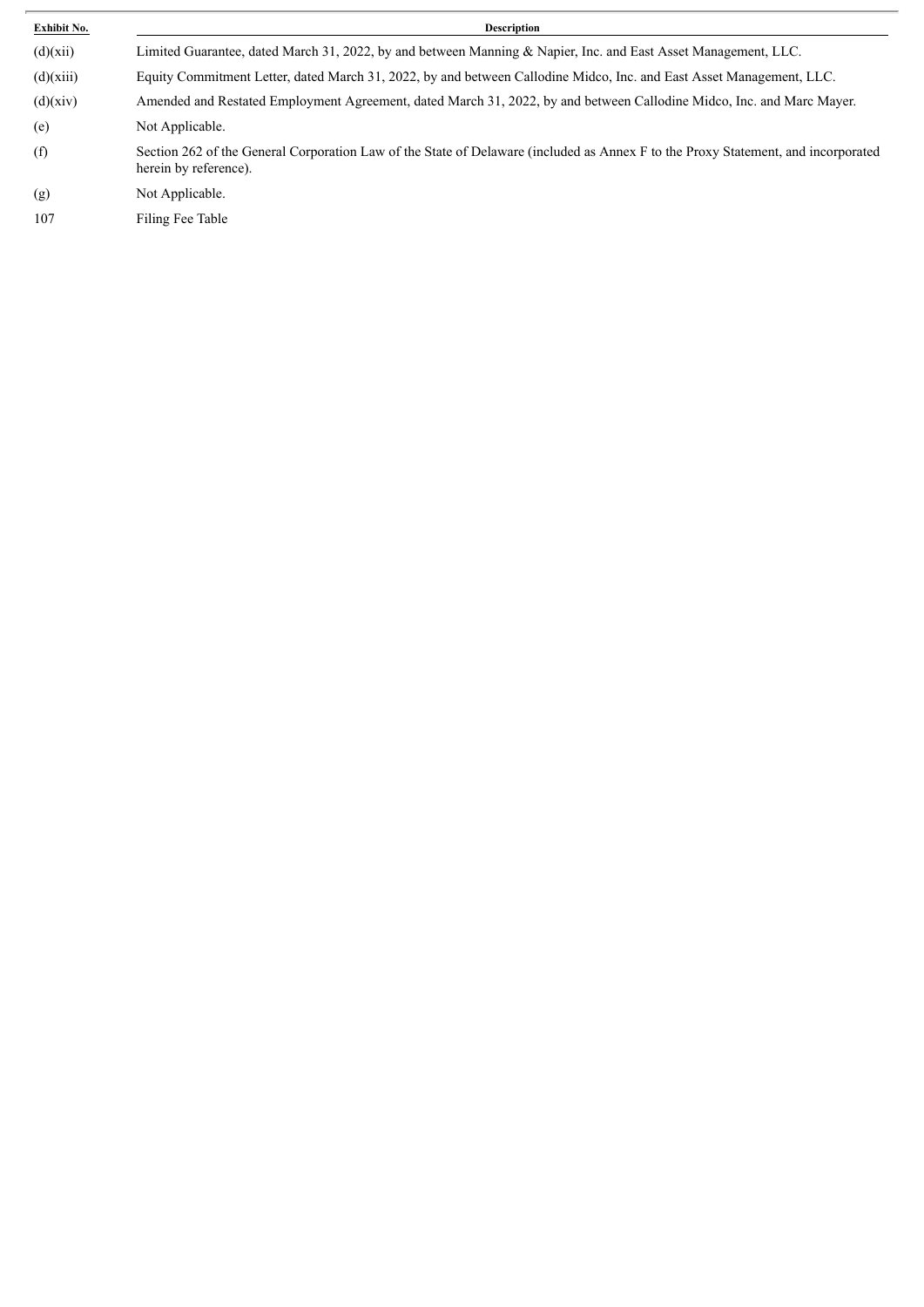#### **SIGNATURES**

After due inquiry and to the best of my knowledge and belief, I certify that the information set forth in this statement is true, complete and correct.

### **MANNING & NAPIER, INC.**

By: /s/ Sarah C. Turner Name: Sarah C. Turner<br>Title: Corporate Secret Title: Corporate Secretary<br>Date: June 16, 2022 June 16, 2022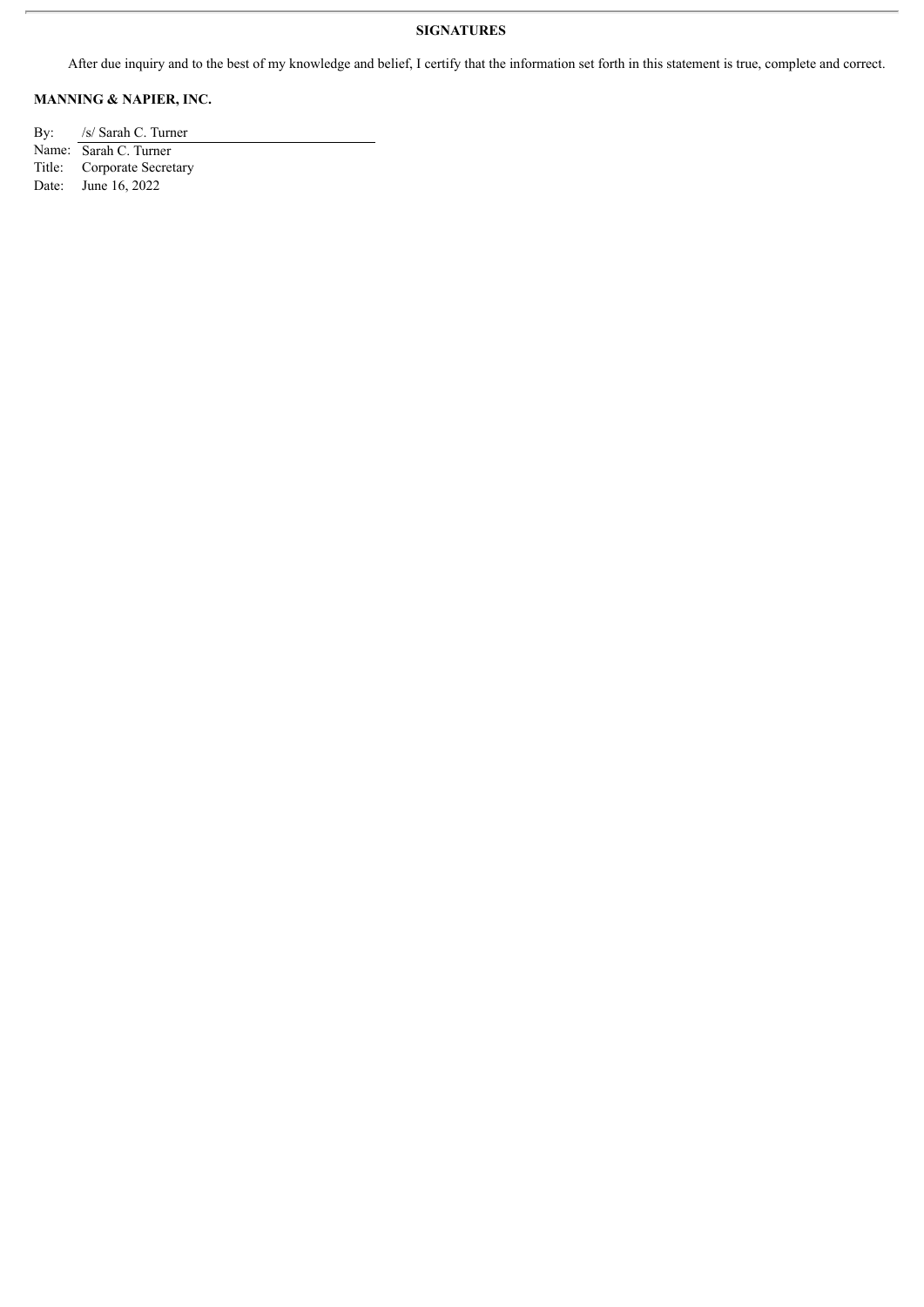### **MANNING & NAPIER GROUP, LLC**

By: /s/ Sarah C. Turner Name: Sarah C. Turner Title: Corporate Secretary Date: June 16, 2022

ł.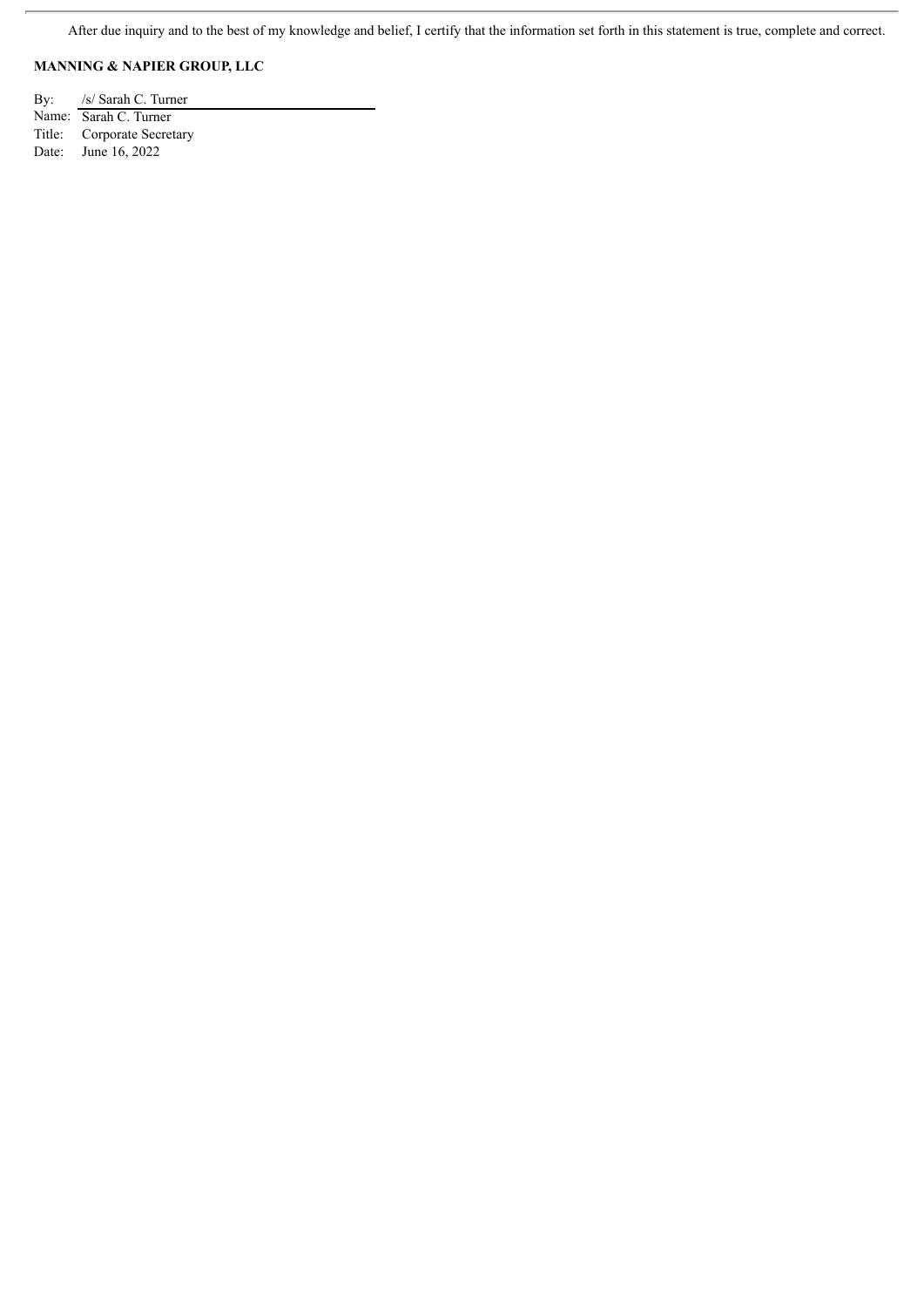/s/ James Morrow

r.

James Morrow Date: June 16, 2022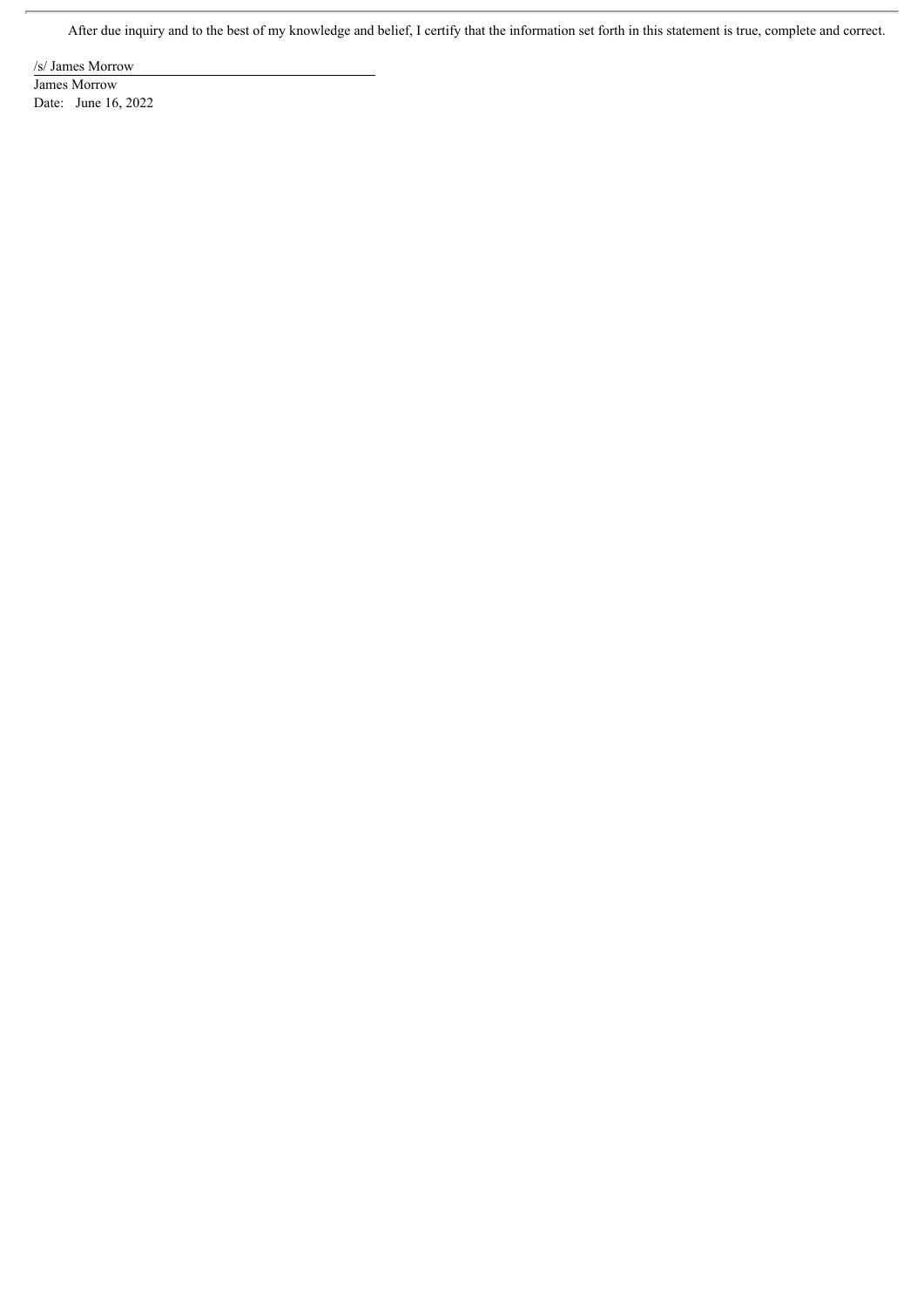### **CALLODINE GROUP, LLC**

ŗ.

By: /s/ James Morrow Name: James Morrow Title: Chief Executive Officer Date: June 16, 2022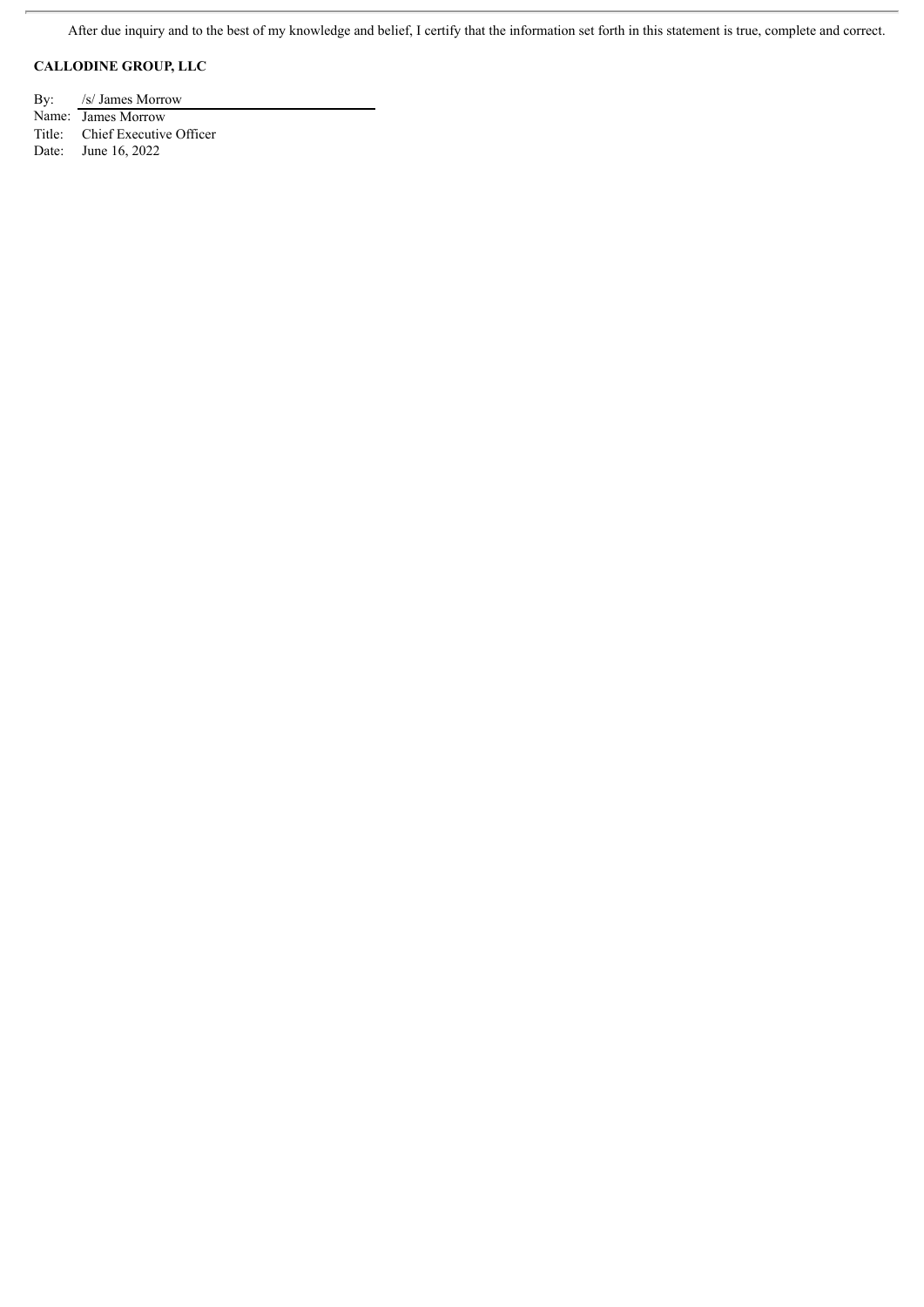### **CALLODINE AGGREGATOR, LLC**

By: /s/ James Morrow Name: James Morrow Title: Chief Executive Officer Date: June 16, 2022

 $\overline{a}$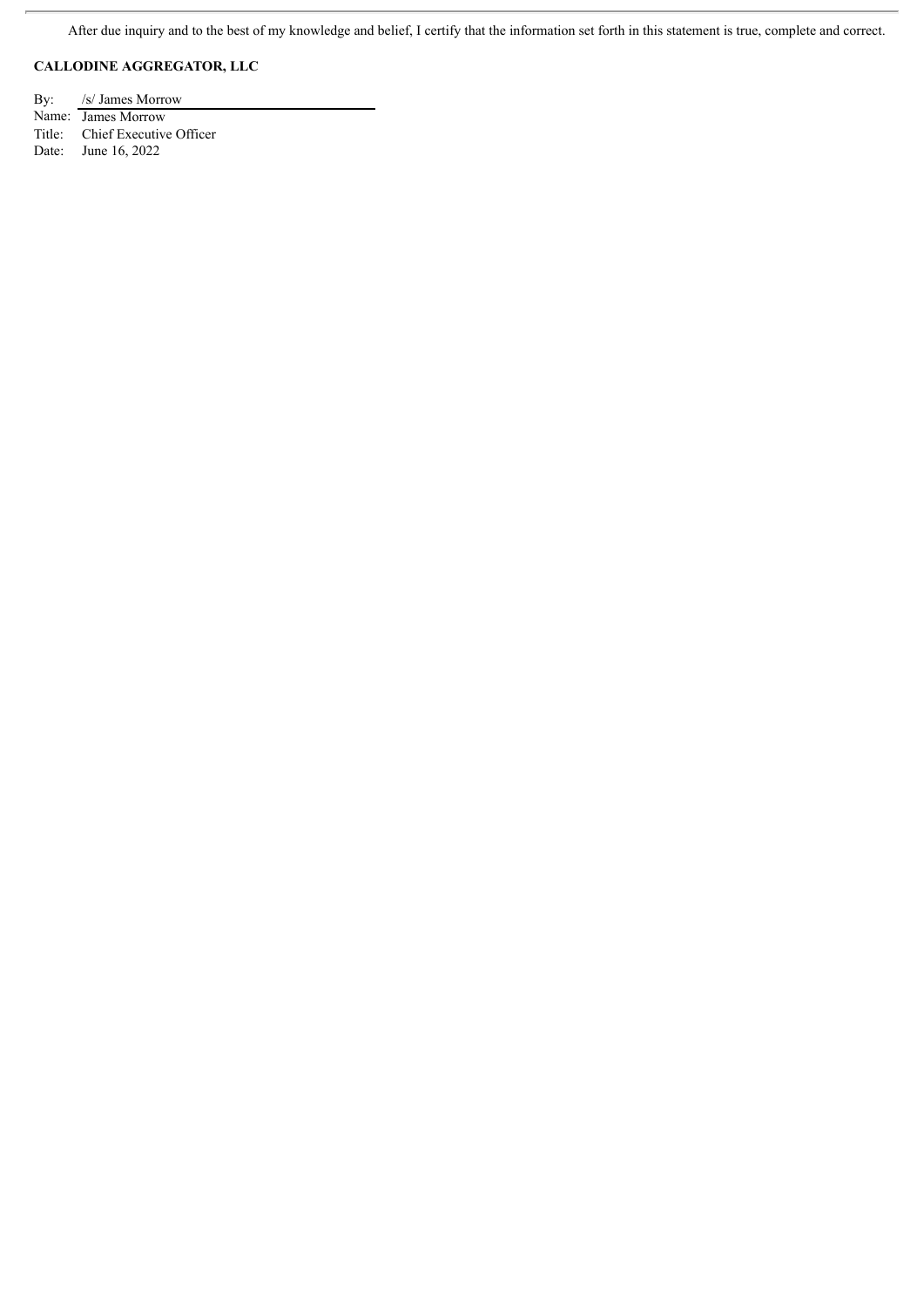### **CALLODINE MN HOLDINGS, INC.**

By: /s/ James Morrow Name: James Morrow Title: Chief Executive Officer Date: June 16, 2022

 $\overline{a}$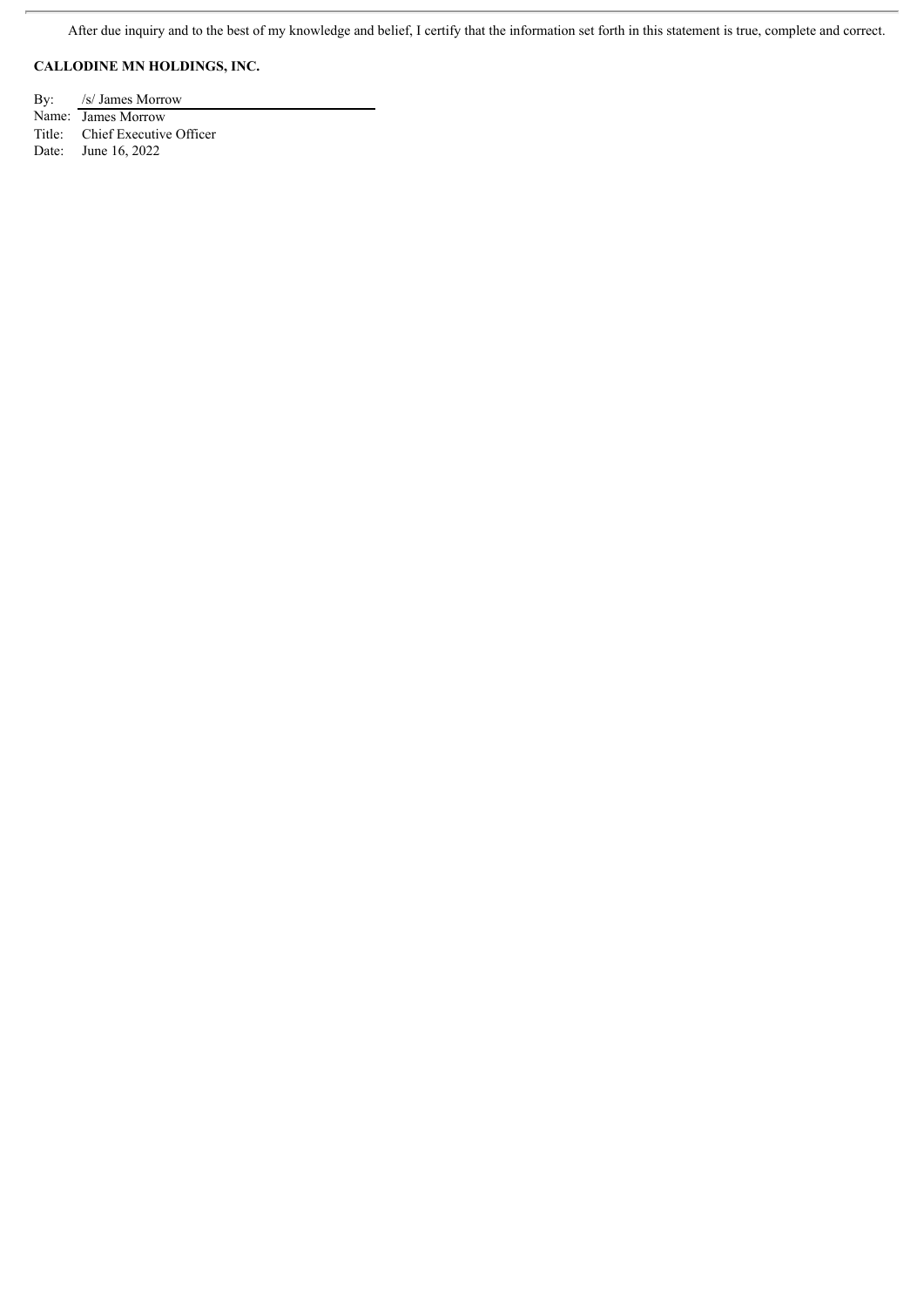### **CALLODINE MIDCO, INC.**

j.

By: /s/ James Morrow Name: James Morrow Title: Chief Executive Officer Date: June 16, 2022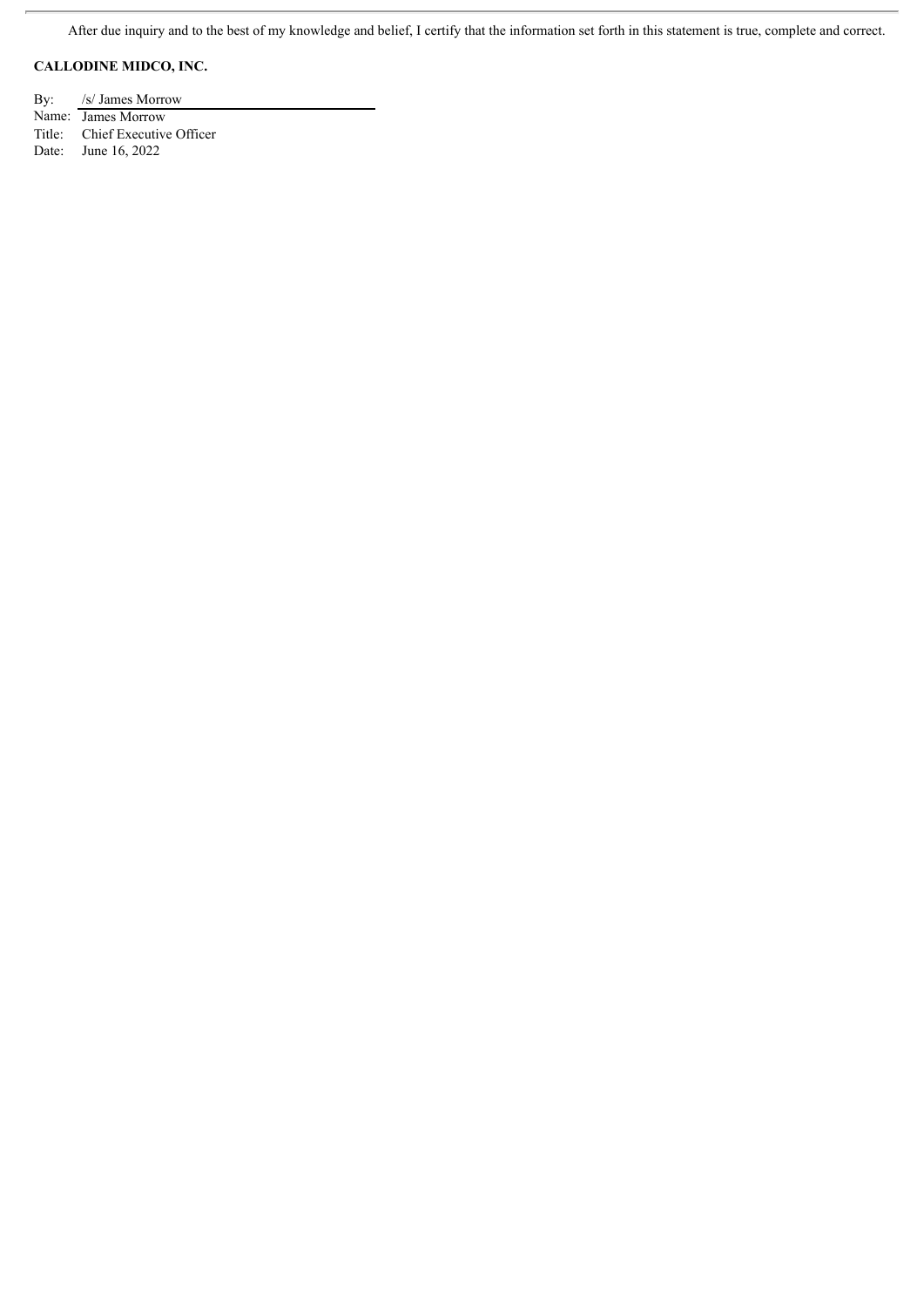### **CALLODINE MERGER SUB, INC.**

By: /s/ James Morrow Name: James Morrow Title: Chief Executive Officer Date: June 16, 2022

ł.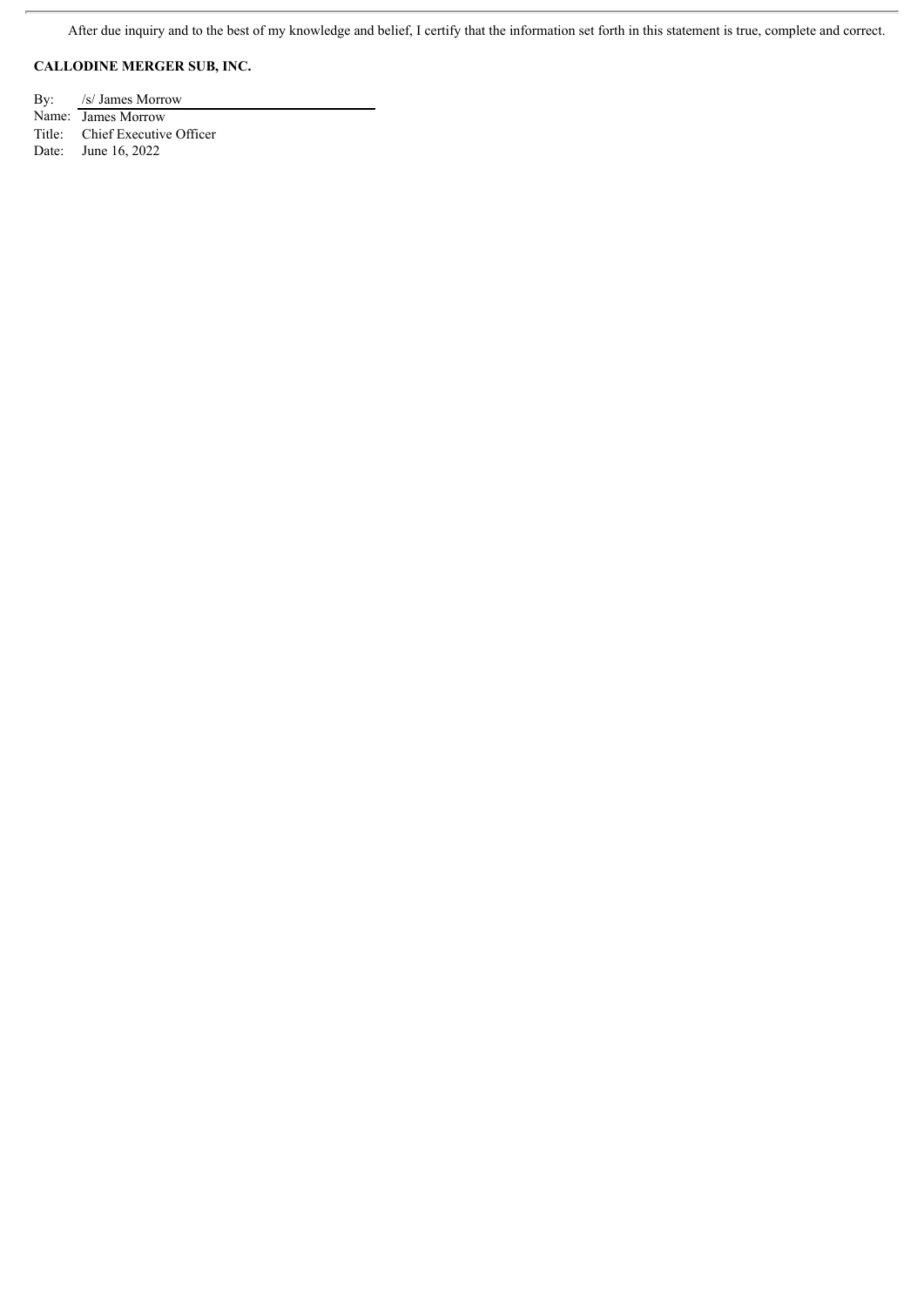### **CALLODINE MERGER SUB, LLC**

By: /s/ James Morrow Name: James Morrow Title: Chief Executive Officer Date: June 16, 2022

ł.